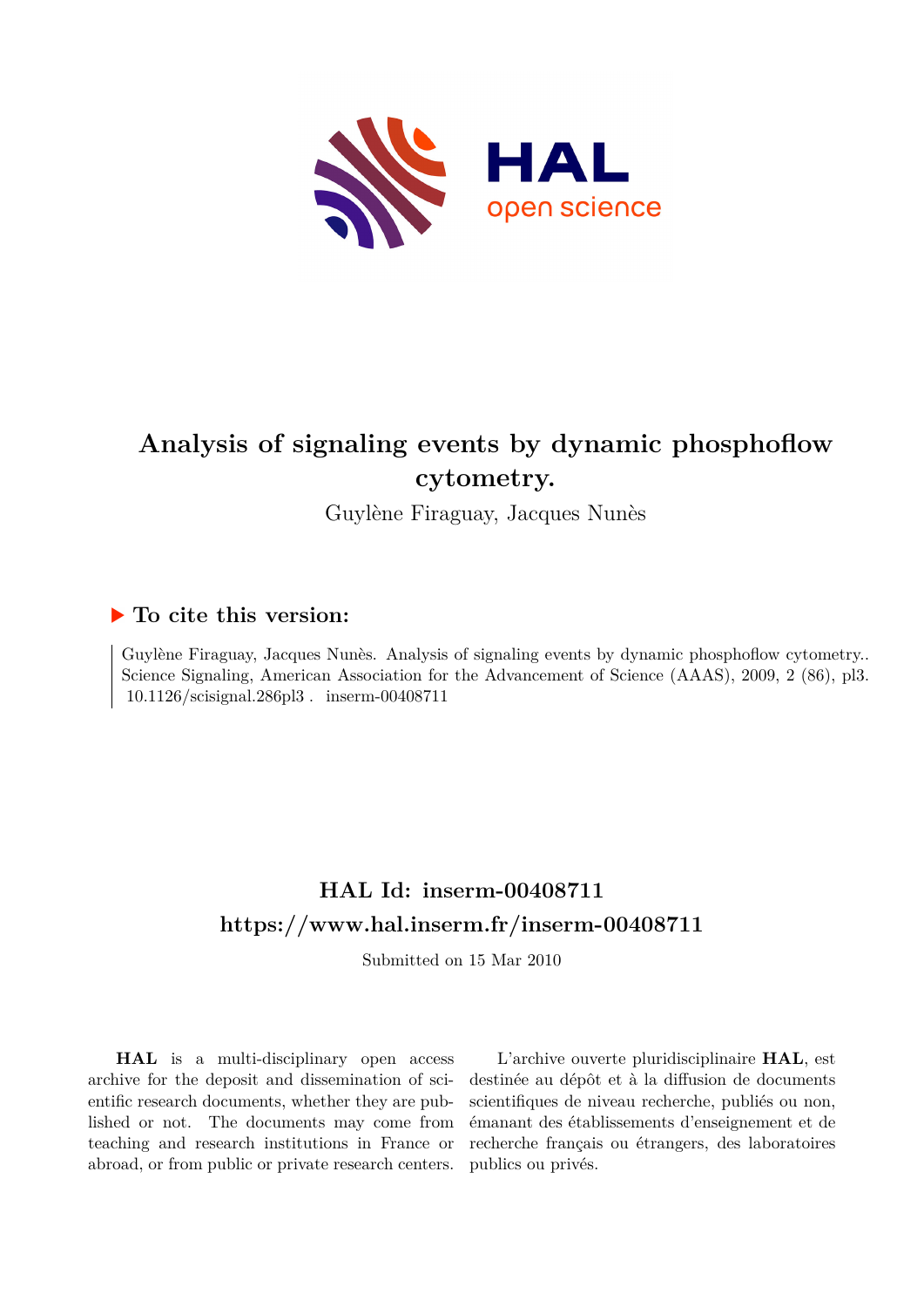# **Analysis of Signaling Events by Dynamic PhosphoFlow Cytometry**

**Guylène Firaguay 1,2,3 and Jacques A. Nunès 1,2,3 \***

<sup>1</sup>Institut National de la Santé et de la Recherche Médicale, Unité 891, Centre de Recherche en Cancérologie de Marseille, F-13009, Marseille, France ; <sup>2</sup>Institut Paoli-Calmettes, F-13009 Marseille, France ; <sup>3</sup>Université de la Méditerranée, F-13007, Marseille, France.

\*Corresponding author: E-mail, jacques.nunes@inserm.fr

## **INTRODUCTION**

## **MATERIALS**

## **EQUIPMENT**

**Cell Culture and Staining**

**Flow Cytometry and Data Analysis**

#### **RECIPES**

#### **INSTRUCTIONS**

**Cell Preparation Pretreatment of Cells with Inhibitors Intracellular phospho-protein staining Staining for surface markers Flow cytometry analysis RELATED TECHNIQUES NOTES AND REMARKS REFERENCES AND NOTES**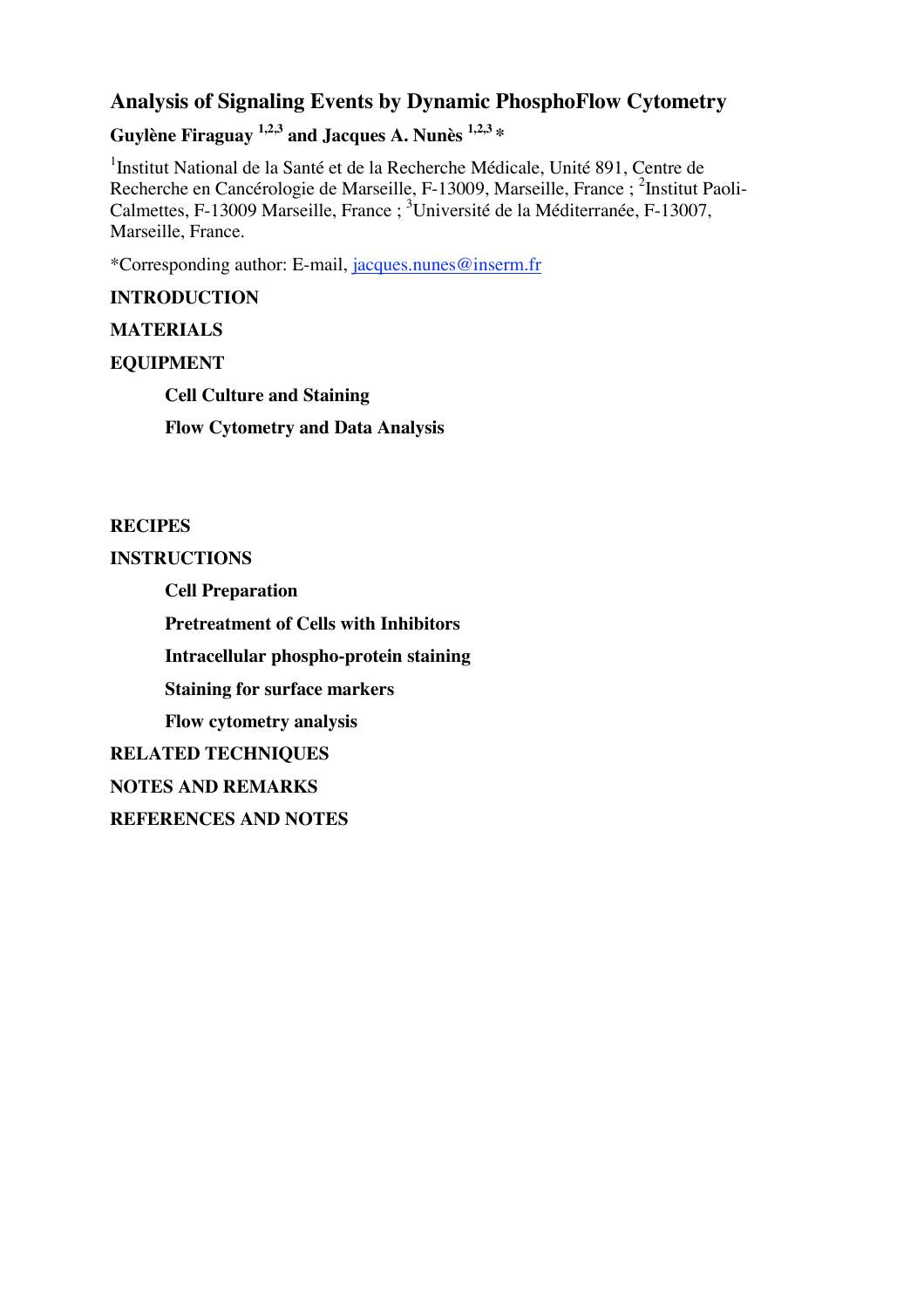## **ABSTRACT**

Many proteins involved in cell signaling are phosphorylated. To determine the phosphorylation status of these signaling molecules at the single-cell level, we present a protocol for using state-specific antibodies to detect target phosphoproteins with fluorescence measurements by flow cytometry. To improve the signal intensity, a sandwich-labeling method for the analysis of signaling proteins is performed. By comparing the phosphorylation state of proteins in the presence and absence of sodium pervandate, a nonspecific protein tyrosine phosphatase inhibitor, we determined the relative amount of tyrosine phosphorylated protein in the samples, which reflects the activity of the signaling pathway. This dynamic approach in combination with the signal amplification through a sandwich-labeling method, increased the accuracy and reproducibility of the measurements compared to a single analysis avoiding internal controls defining the maximum level of phosphorylation.

## **INTRODUCTION**

Intracellular phosphorylated proteins (phosphoproteins) are actors in cellular processes, spanning from signal transduction to cell metabolism, cell cycle control, development, and differentiation. The activity of many signaling proteins is regulated by phosphorylation of serine, threonine, or tyrosine residues, or some combination thereof. These phosphorylation changes are posttranslational events that are controlled by the combined action of two opposing enzymes, protein phosphatases and kinases (1).

The clinical importance of protein phosphorylation is underlined by the fact that several protein kinases have been implicated in cancer as oncogenes, and this activity is antagonized by phosphatases, functioning as tumor suppressors (2). One example is the phosphatidylinositol 3-kinase (PI3K) to Akt axis a signaling pathway that is controlled by phosphorylation-dephosphorylation mechanisms and appears to be altered in several diseases, including cancer (3). Tumor cells and immortalized cell lines typically present aberrant activation signaling events compared to those in samples from healthy animals or patients (4).

Gene expression and protein abundance profiling experiments do not necessarily assess protein activity (5, 6). For proteins with functions that are controlled by phosphorylation, the experimental determination of residues that can be phosphorylated, as well as their phosphorylation state are important (1). For proteins that are activated by specific phosphorylation events, measuring the phosphorylation state of the protein is a reliable indicator of activity. Thus, the determination of activation status of intracellular signaling phosphoproteins provides additional layers of information compared with information obtained through transcriptional and protein profiling studies. Methods that facilitate assessment of phosphoprotein status not only contribute to our understanding of cell signaling mechanisms, but may also have roles in the development and implementation of personalized cancer therapies. Methods for ascertaining robust measurements of the phosphorylation state of intracellular signaling proteins in single primary tumor cells with the sensitivity, specificity, and precision are needed to provide clinically useful information.

We present a dynamic phosphoflow proteomic method that uses state-specific antibodies to detect target phosphoproteins by fluorescence-activated cell sorting (FACS). We assess the activity of the signaling pathways following exposure of the cells to either the pleiotropic chemical sodium pervanadate, which inhibits protein tyrosine phosphatases (7), or to specific kinase inhibitors. For cells exposed to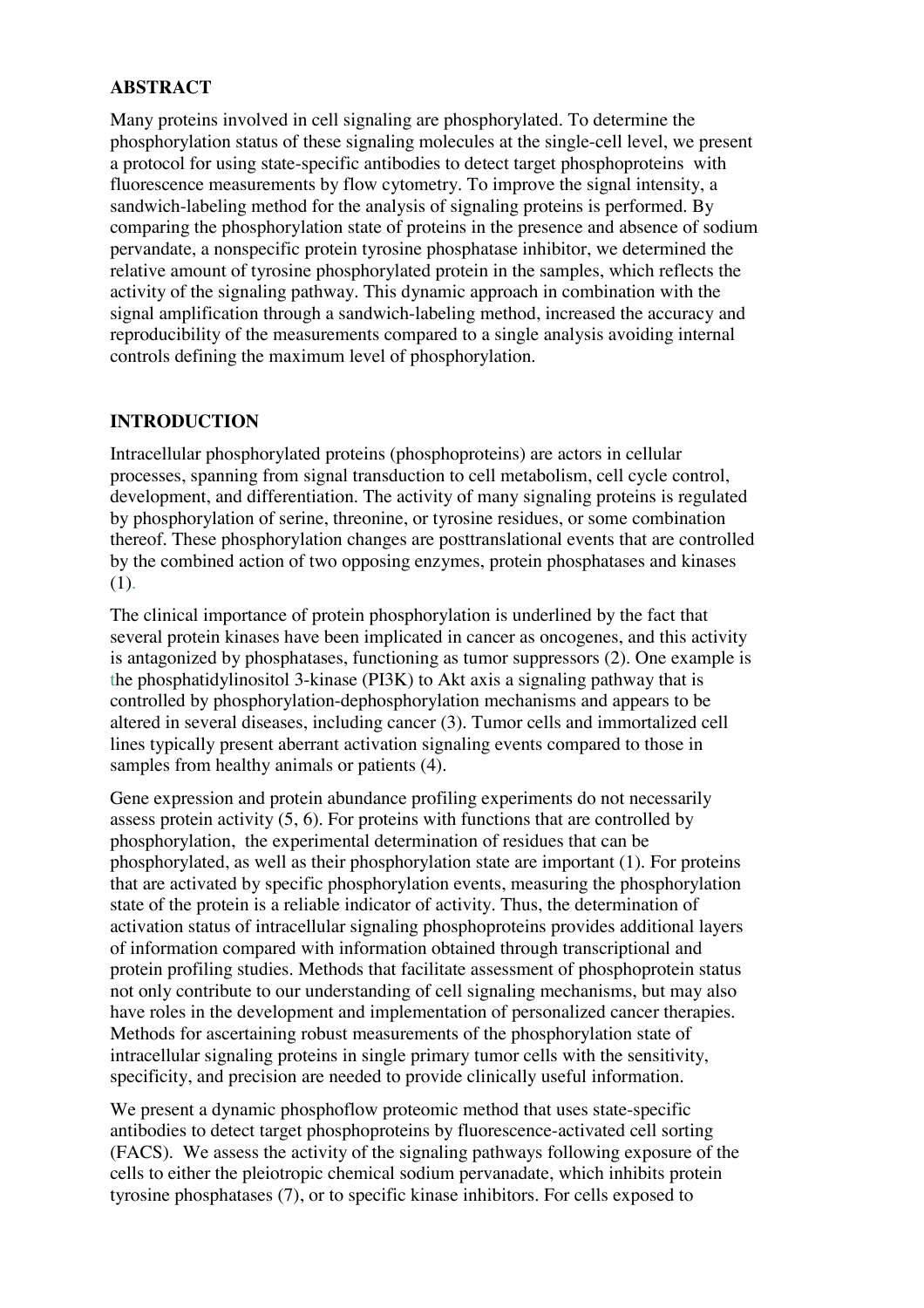pervanadate, proteins that are relatively unphosphorylated (inactive under basal conditions) will exhibit a large increase in the abundance of the phosphorylated form upon pervanadate treatment; whereas those proteins that are already phosphorylated (active under basal conditions) will exhibit only a limited increase in the abundance of the phosphorylated form following pervanadate treatment (Fig. 1A). For cells exposed to a specific inhibitor, phosphoflow analysis reveals whether a particular signaling pathway is already activated or not (Fig. 1B).

In addition, this method can be used to screen new compounds and identify signaling targets in drug discovery. To illustrate both the use of pervanadate and a specific inhibitor, we describe the application of either pervanadate or wortmannin, an antifungal antibiotic that inactivates PI3K (8) to the human monocytic cell line U937 (cells with a PTEN mutation) or the human erythromyeloblastoid leukemia cell line K562 (cells with the Bcr-Abl translocation).

To amplify the signal, we apply a sandwich-labeling method, which involves the application of a biotin-conjugated secondary antibody followed by detection with a fluorescently conjugated streptavidin (Fig. 2).

We demonstrate the application of this method by analyzing the activity of the PI3K-Akt pathway by measuring the phosphorylation of Akt at Ser<sup>473</sup> and then extend the analysis to other signaling pathways defined by phosphorylation of other signaling components. As with the other methods described above, this Protocol relies on the availability of phosphorylation state-specific antibodies that recognize the target protein.

The technique has the potential to allow the identification of the signaling state of cells from patients, thus facilitating the transformation of the concept of personalized therapy into a clinical reality.

#### **MATERIALS**

*Biotin-SP-AffiniPure F(ab')2 Frag Donkey Anti-Rabbit IgG (H+L), (# 711-066-152, Jackson ImmunoResearch product, Beckman Coulter)* secondary antibodies

*Note: Secondary antibody can be any biotin-conjugated antibody against the immunoglobulin class and species of phosphorylation state-specific antibodies.*

CD3-PE-Cy5 mouse anti-human CD3 monoclonal antibody (# 555334, BD Biosciences Pharmingen)

CD13-FITC mouse anti-human CD13 monoclonal antibody (# IM0778U, IOTest® Beckman Coulter)

*Note: For detection of cell surface markers, the antibodies must be directly conjugated to the appropriate fluorophore.*

Fetal calf serum (FCS) (# CVFSV F00-01, Eurobio)

Fixation and permeabilization solution (Cytofix/Cytoperm) (# 554714, BD Biosciences)

*Note: This solution contains formaldehyde, a suspected carcinogen. Avoid contact with skin, eyes, and mucous membranes and avoid breathing fumes. It can be harmful if inhaled, or by contact with skin, or if swallowed. In case of contact with eyes, rinse immediately with plenty of water and seek medical advice. Use only in well-ventilated areas.*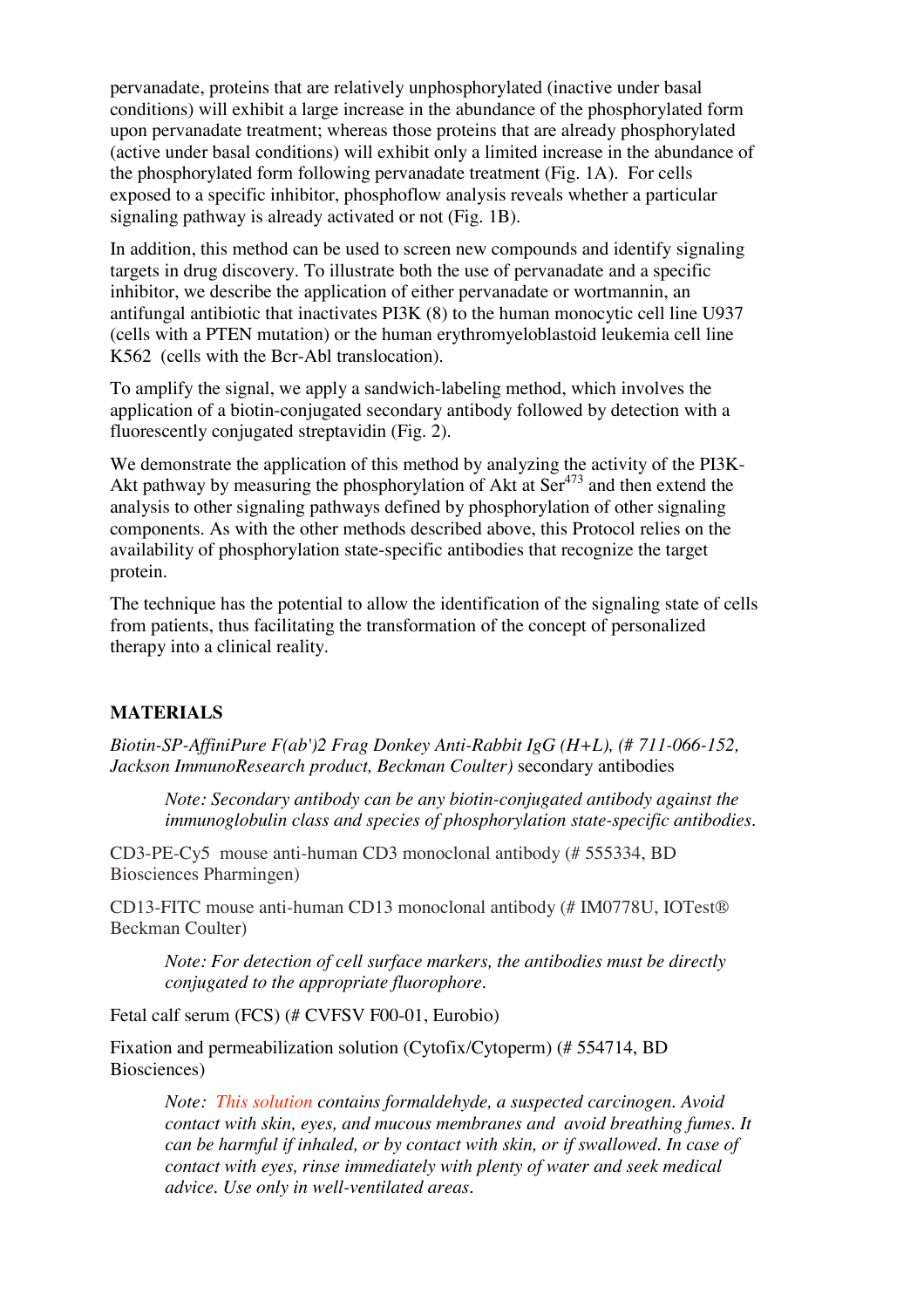Flow cytometer calibration beads [Sphero™ Rainbow calibration particles (6 peaks), 6.0-6.4 µm, (# 556288, BD Biosciences)]

Isotype control antibody for CD3-PE-Cy5 (# 555750, BD Biosciences Pharmingen)

Isotype control antibody for CD13-FITC (# A07795, IOTest® Beckman Coulter)

*Note: Directly conjugated isotype controls (irrelevant antibodies of the same immunoglobulin class and species as the relevant surface marker antibodies) are required negative controls.*

Isotype control antibody for phosphorylated Akt (Ser<sup>473</sup>) and phosphorylated CrkL  $(Tyr^{207})$  antibodies (# I 8140, SIGMA)

*Note: Unconjugated isotypic controls (irrelevant antibodies of the same immunoglobulin class and species as the relevant phosphorylation statespecific antibodies) are required negative controls.*

Hydrogen peroxide  $(H_2O_2)$  30% (# 23619.264, NORMAPUR Prolabo)

Permeabilization and wash buffer (Perm/Wash Buffer) 10×, (# 554723, BD Biosciences)

Phosphate-buffered saline (PBS) 10×, (# 70013065, GIBCO)

Rabbit monoclonal antibody that recognizes phosphorylated Akt (Ser<sup>473</sup>) (clone 193H12, (# 4058, Cell Signaling Technology)

Rabbit monoclonal antibody that recognizes phosphorylated CrkL  $(\mathrm{Tyr}^{207})$  (#3181, Cell Signaling Technology) XXX primary antibodies

*Note: For detection of the phosphorylated proteins, primary antibodies can be any unconjugated purified phosphorylation state-specific antibodies that recognize the phosphoprotein target in flow cytometry experiments.*

Roswell Park Memorial Institute (RPMI) 1640 media (# Z1875, GIBCO)

Sodium orthovanadate, crystalline powder, ( #S6508, SIGMA)

*Note:This compound is toxic [Chemistry Abstracts Service (CAS) number, 13721-39-6].*

Streptavidin conjugated with phycoerythrin (Streptavidin-PE), (# IM3325, Beckman Coulter)

Wortmannin (# 681675, Calbiochem)

#### **EQUIPMENT**

#### **Cell culture and staining**

Standard equipment for cell culture risk group level 2 (RGL-2): laminar flow cabinet,  $CO<sub>2</sub>$  incubator 37 $\rm ^{\circ}C$ 

50 mL-flasks

12-Well plates

Pipette-Aid

Refrigerated centrifuge fitted with buckets and adapters for centrifuging 15-mL conical centrifuge tubes and plate carrier for buckets for centrifuging 96-well plates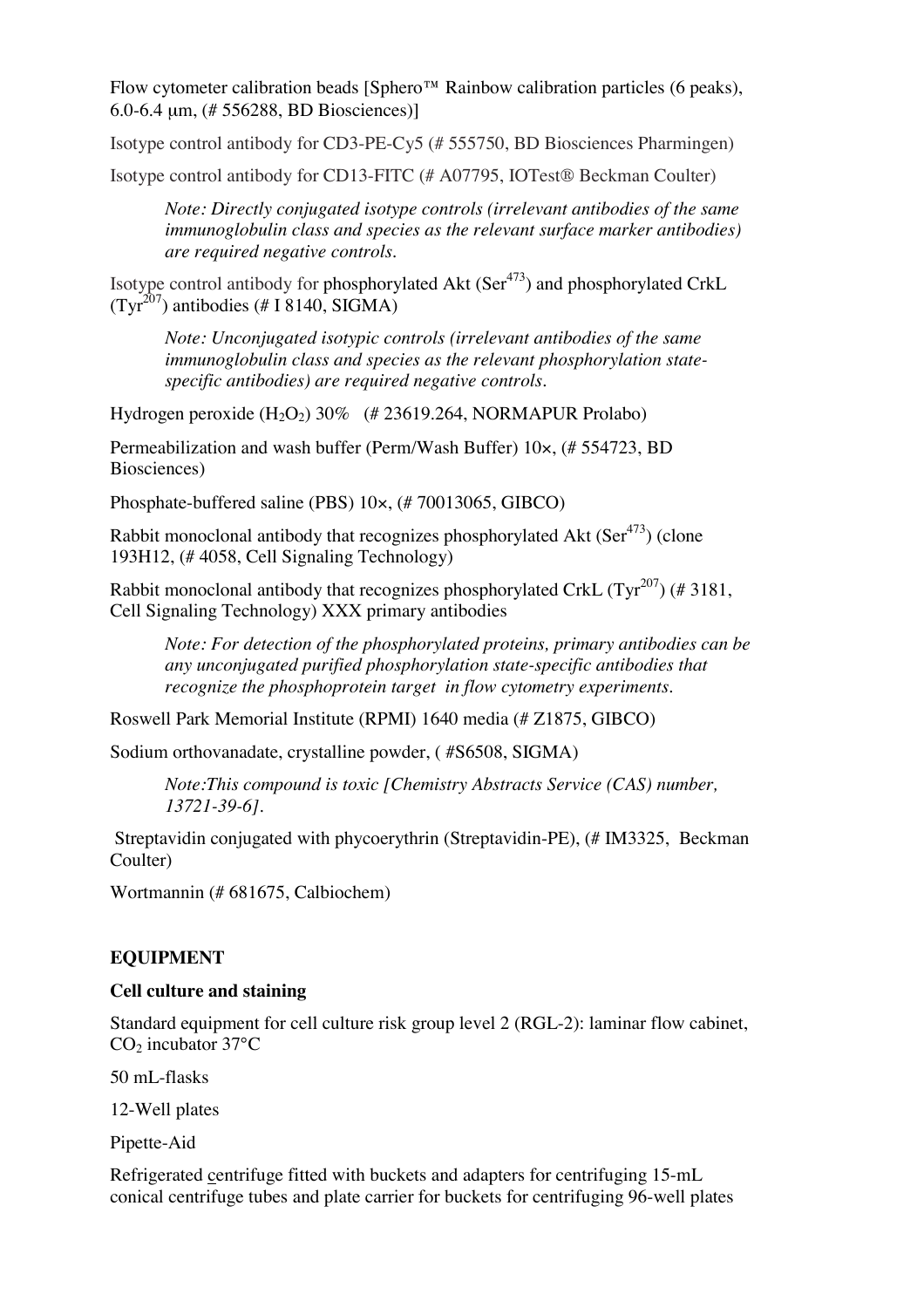Water bath (37°C)

Pipetman

Pipetman ultra multichannel

96-well round-bottom microtiter plates

 $12 \times 75$  mm, 5 mL polystyrene round bottom test tubes (FACS tubes)

15 mL Polystyrene conical centrifuge tubes, (15-mL centrifuge tubes)

**V**ortex

## **Flow Cytometry and Data Analysis**

FACs Can flow cytometer (BD Biosciences)

*Note: The minimum requirement is a flow cytometer equipped with 488 nm laser.*

## Computer

*Note: Data may be stored either locally on the computer attached to the flow cytometer or on remote analysis stations connected to a computer network that is also used to store flow cytometry data.*

FlowJo (BD Biosciences) or Cell Quest (BD Biosciences)

Microsoft Excel

## **RECIPES**

## **Recipe 1: RPMI-1640 -10% FCS**

Add 50 mL of sterile FCS to one 0.5 L bottle of sterile RPMI. Store at 4<sup>o</sup>C for up to 1 month.

## **Recipe 2: RPMI-1640-5% FCS**

Dilute RPMI-1640 Medium + 10% FCS (Recipe 1) with RPMI-1640 until 5% FCS is achieved.

## **Recipe 3: RPMI-1640-2% FCS**

Dilute RPMI-1640 Medium  $+ 10\%$  FCS (Recipe 1) with RPMI-1640 until 2% FCS is achieved.

## **Recipe 4: 100 mM Sodium Orthovanadate Stock Solution**

Dissolve sodium orthovanadate to a final concentration of 100 mM in distilled water.

*Note: This may be stored for 1 year at -20°C .if the solution is adjusted for pH with HCl, then with NaOH(9)).*

## **Recipe 5: Pervanadate Solution (10 mM)**

| 100 mM Sodium Orthovanadate Stock Solution (Recipe 4) | $20 \mu L$  |
|-------------------------------------------------------|-------------|
| $30\% \text{ H}_2\text{O}_2$                          | $23 \mu L$  |
| Mix together and then add the following:              |             |
| RPMI-1640 + $2\%$ FCS (Recipe 3)                      | $157 \mu L$ |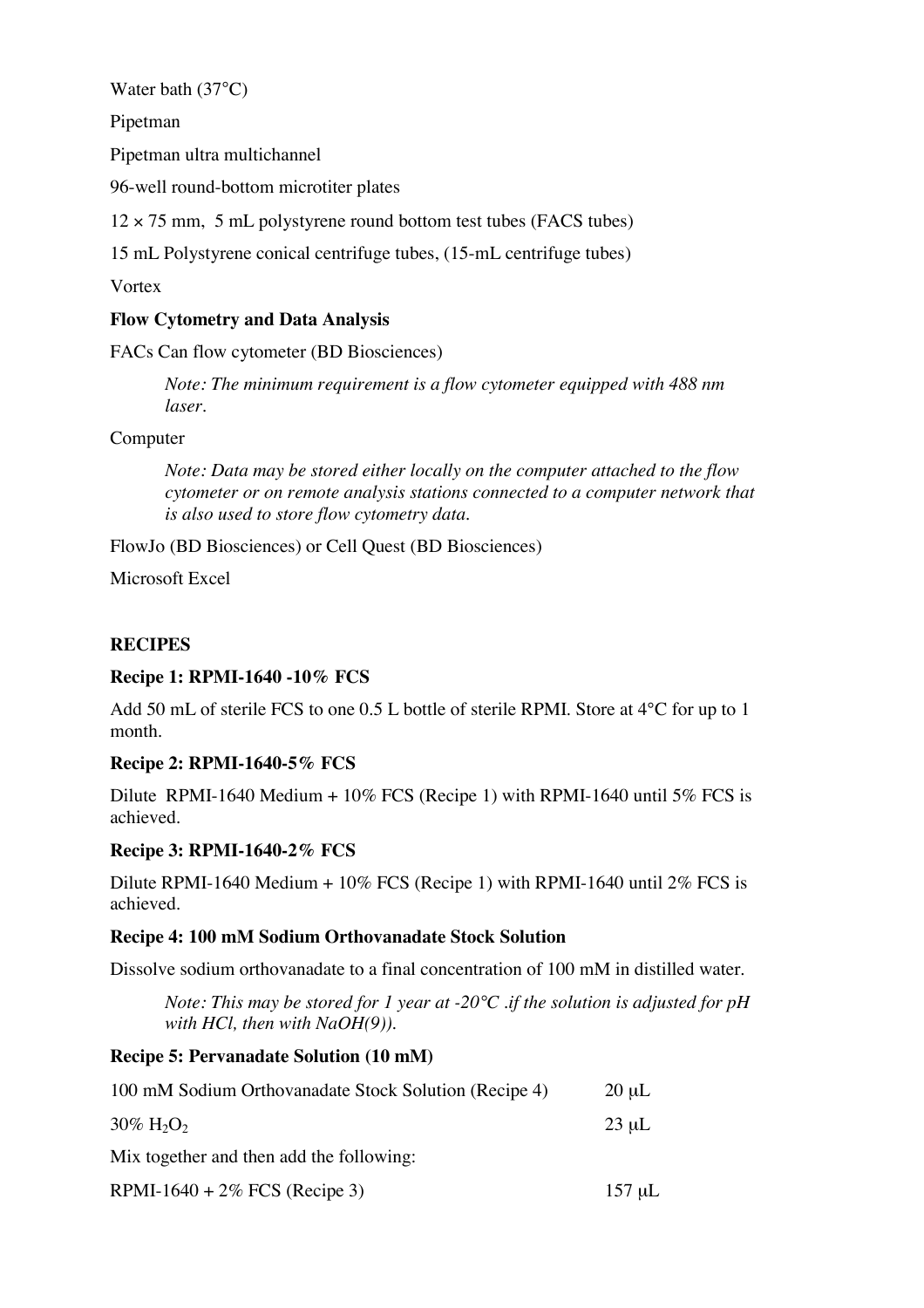Mix and incubate for 15 minutes at room temperature in the dark before using.

#### **Recipe 6: Pervanadate Solution (500** µ**M)**

Dilute 50 µL 10 mM Pervanadate Solution (Recipe 5) into 950 µL of RPMI-1640 + 2% FCS (Recipe 3).

*Note: This solution must be prepared immediately before use.*

#### **Recipe 7: 1 mM Wortmannin Solution**

Dissolve wortmannin to a final concentration of 1 mM in DMSO

*Note: This may be stored for up to 2 months at -20°C in dark.*

## **Recipe 8: Perm/Wash Buffer**

Prepare a fresh 1× solution by diluting 10× BD Perm/Wash Buffer stock with distilled water.

## **Recipe 9: PBS**

Prepare a solution at 1× solution by diluting 10× PBS stock solution with distilled water.

## **Recipe 10: Primary Antibody Solutions**

Prepare a fresh solution at 1x solution by diluting 100x rabbit monoclonal antibody that recognizes phosphorylated Akt(Ser<sup>473</sup>) stock solution with 1x Perm/Wash Buffer (Recipe 8)

Prepare a fresh solution at 1x solution by diluting 50x rabbit monoclonal antibody that recognizes phosphorylated CrkL  $(Tyr^{207})$  stock solution with 1x Perm/Wash Buffer (Recipe 8)

Prepare a fresh solution at 1x solution by diluting 48000x Isotype control antibody for phosphorylated antibodies stock solution with 1x Perm/Wash Buffer (Recipe 8)

*Note: The optimal dilution for other primary antibodies must be determined empirically or, if commercially available, should be prepared and used according to the manufacturer's instructions.*

## **Recipe 11: Secondary Antibody Solution**

Prepare a fresh solution at 1x solution by diluting 500x Biotin-SP-AffiniPure F(ab')2 Frag Donkey Anti-Rabbit IgG stock solution with 1x Perm/Wash Buffer (Recipe 8)

*Note: The optimal dilution for other secondary antibodies must be determined empirically or, if commercially available, should be prepared and used according to the manufacturer's instructions.*

## **Recipe 12: Streptavidin-PE Solution**

Prepare a fresh solution at 1x solution by diluting 50x Streptavidin conjugated with phycoerythrin stock solution with 1x Perm/Wash Buffer (Recipe 8)

*Note: The optimal dilution for streptavindin-PE must be determined empirically or, if commercially available, should be prepared and used according to the manufacturer's instructions.*

## **Recipe 13: Directly Conjugated Antibody Solutions**

Prepare a fresh solution at 1x solution by diluting 50x CD3-PE-Cy5 mouse antihuman CD3 monoclonal antibody stock solution with PBS (Recipe 9)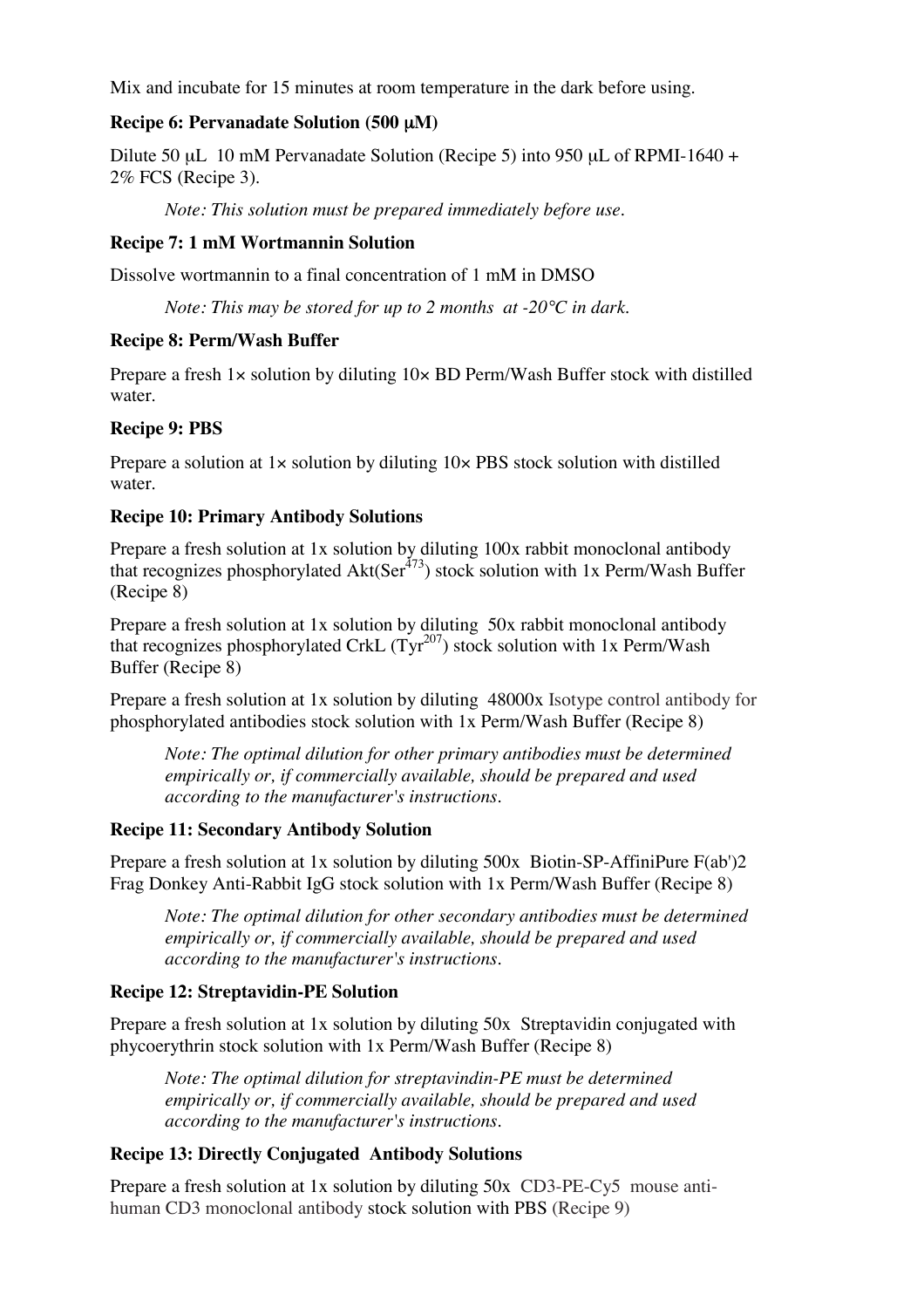Prepare a fresh solution at 1x solution by diluting 50x CD13-FITC mouse anti-human CD13 monoclonal antibody stock solution with PBS (Recipe 9)

Prepare a fresh solution at 1x solution by diluting 50x Isotype control antibody for CD3-PE-Cy5 stock solution with PBS (Recipe 9)

Prepare a fresh solution at 1x solution by diluting 50x Isotype control antibody for CD13-FITC stock solution with PBS (Recipe 9)

*Note: The optimal dilution for other directly conjugated antibodies must be determined empirically or, if commercially available, should be prepared and used according to the manufacturer's instructions.*

#### **Recipe 14: Flow Cytometer Calibration Beads**

In a FACS tube, resuspend one drop of  $(\sim 20 \mu L)$  flow cytometer calibration beads into 500  $\mu$ L of 1× PBS (Recipe 9).

#### **INSTRUCTIONS**

#### **Cell Preparation**

Cell lines or primary cells may be analyzed by dynamic phosphoflow cytometry. We provide details for the analysis of the human monocytic cell line U937 (cells with a PTEN mutation), the human erythromyeloblastoid leukemia cell line K562 (cells with the Bcr-Abl translocation), and the human T cell line HUT78.

*Note: This protocol can be used with primary cells such as peripheral blood mononuclear cells (PBMCs) (from freshly isolated cells or thawed frozen samples).*

For commercially available cell lines, we recommend following the supplier's instructions regarding culture medium and growth conditions, for example, any supplements to the growth medium and conditions for passaging the cells. However, it is important that the cells are suspended in a medium with a low concentration of calcium, such as RPMI medium, for analysis. Thus, cells grown in Dulbecco's modified Eagle medium (DMEM) should be transferred to RPMI-based medium when they are collected for analysis.

Ideally, negative- and positive-control cells for which the phosphorylation status of the target protein under the experimental conditions is known, as well as the test cells for which the phosphorylation status of the target protein will be determined, should be analyzed.

1. Count the cells using Trypan Blue to determine cell viability

2. Resuspend cultured cells at a final concentration of  $1 \times 10^6$  cells/mL in RPMI-10% FCS (Recipe 1).

*Note: From 3x10 <sup>6</sup> cells we can analyze 5 to 10 phosphoproteins per cell type and per two conditions (UT and treated) in single staining.*

*Note: From 3.3x10 <sup>6</sup> cells we can analyze 5 to 10 phosphoproteins per cell type and per two conditions (UT and treated) in multiparameter staining for a combinaison of 3 fluorochromes..*

3. Transfer 10 mL of the cell suspension to a 50 mL-size flask and incubate at 37°C, 5%  $CO<sub>2</sub>$  for 24 hours.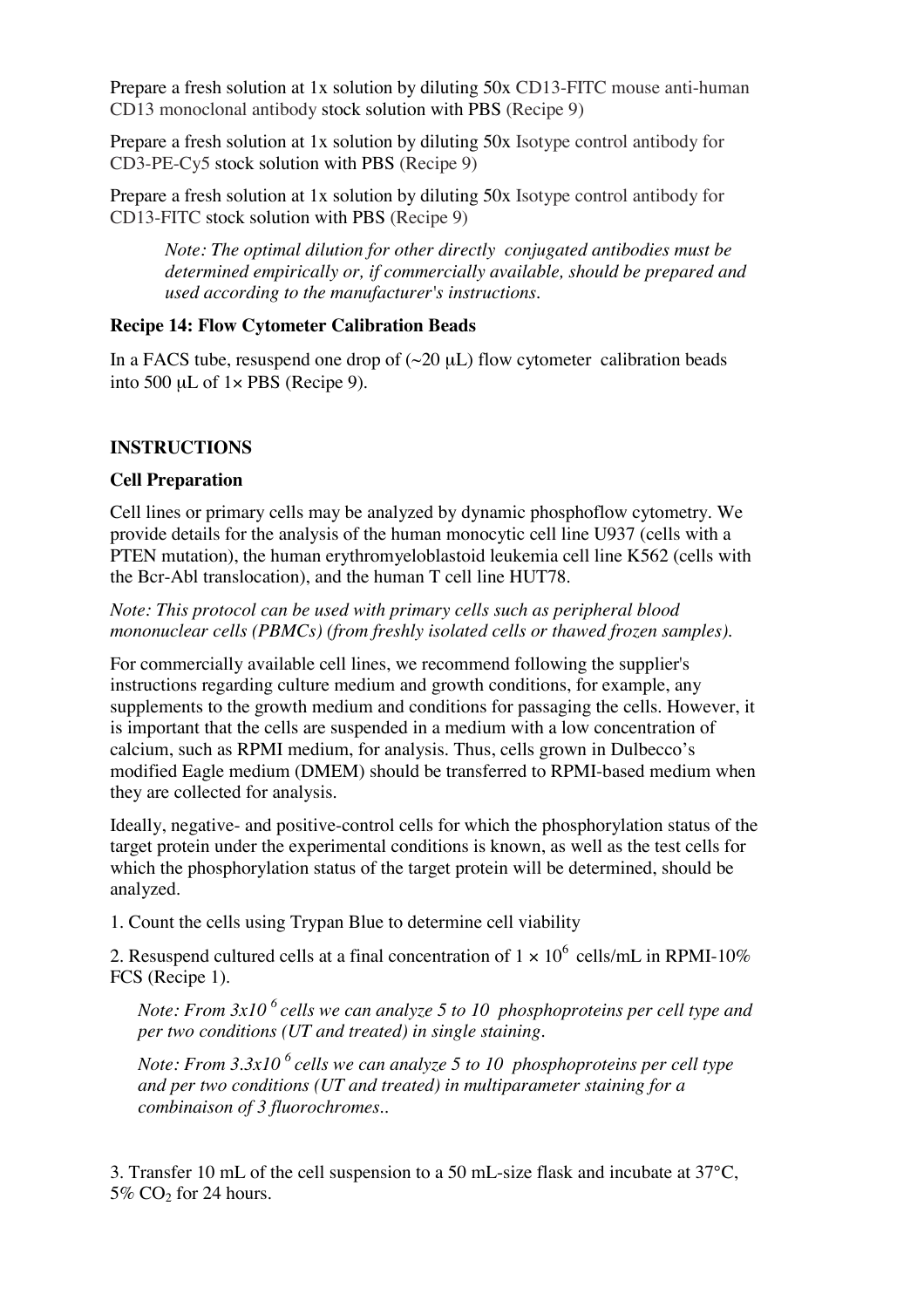*Note: Cultured cells should be in the logarithmic growth phase. Adherent cells should be passed 2 to 3 days prior to analysis and cells should be 70 to 85% confluent when collected for analysis.*

#### **Pretreatment of Cells with Inhibitors**

Any cell-permeable kinase or phosphatase inhibitor can be used. We describe the application of pervanadate (to analyze the activity of signalling pathways involving tyrosine phosphorylation) and wortmannin (to analyze the activity of pathways downstream of PI3K).

#### *Pervanadate pretreatment*

- 1. Count the cells using Trypan Blue to determine cell viability.
- 2. Transfer cell suspension to a 15-mL centrifuge tube.
- 3. Centrifuge the cell suspension at 420*g* for 5 min at 4°C.

4. Resuspend the cell pellet at a final concentration of  $1 \times 10^6$  cells/mL in RPMI-5% FCS (Recipe 2).

5. Plate cell suspension in one well of a well plate.

*Note: The volume depends on the number of phosphoproteins to be analyzed. For example, to analyze 5 to 10 phosphoproteins per cell type and per two conditions (UT and treated) in single staining, plate 3x10 <sup>6</sup> cells /3 mL of cell suspension in one well of a 12-well plate. For a combinaison of 3 fluorochromes in multiparameter staining plate 3.3x10 <sup>6</sup> cells /3.3 mL of cell suspension.*

- 6. Incubate covered plate at 37°C for 1 hour.
- 7. Transfer cell suspensions to 15-mL centrifuge tubes.
- 8. Centrifuge at 420*g* for 5 minutes at 4°C.
- 9. Place the tubes on ice.
- 10. Remove the supernatant with a suction system.
- 11. Resuspend cells in cold RPMI-2% FCS (Recipe 3).

*Note: The volume depends on the number of phosphoproteins to be analyzed. For example, to analyze 5 to 10 phosphoproteins per cell type and per two conditions (UT and treated) in single staining resuspend the 3x10 <sup>6</sup> cells in 150* <sup>µ</sup>*L of* cold RPMI-2% FCS. *For a combinaison of 3 fluorochromes in multiparameter staining resuspend the 3.3x10 <sup>6</sup> cells with 165*µ*L.*

12. Label two FACS tubes [untreated cells (UT), pervanadate-treated cells (pV)] and place tubes on ice.

13. Transfer cell suspension to FACS (UT) and (pV) and keep on ice until ready to proceed.

*Note: The volume depends on the number of phosphoproteins to be analyzed. For example, to analyze 5 to 10 phosphoproteins per cell type and per two conditions (UT and treated) in single staining transfer 100* <sup>µ</sup>*L (2x10 <sup>6</sup> cells) of cell suspension to FACS (UT) and 50* <sup>µ</sup>*L (1x10 <sup>6</sup> cells) to FACS (pV). For a combinaison of 3 fluorochromes in multiparameter phosphoproteins transfer*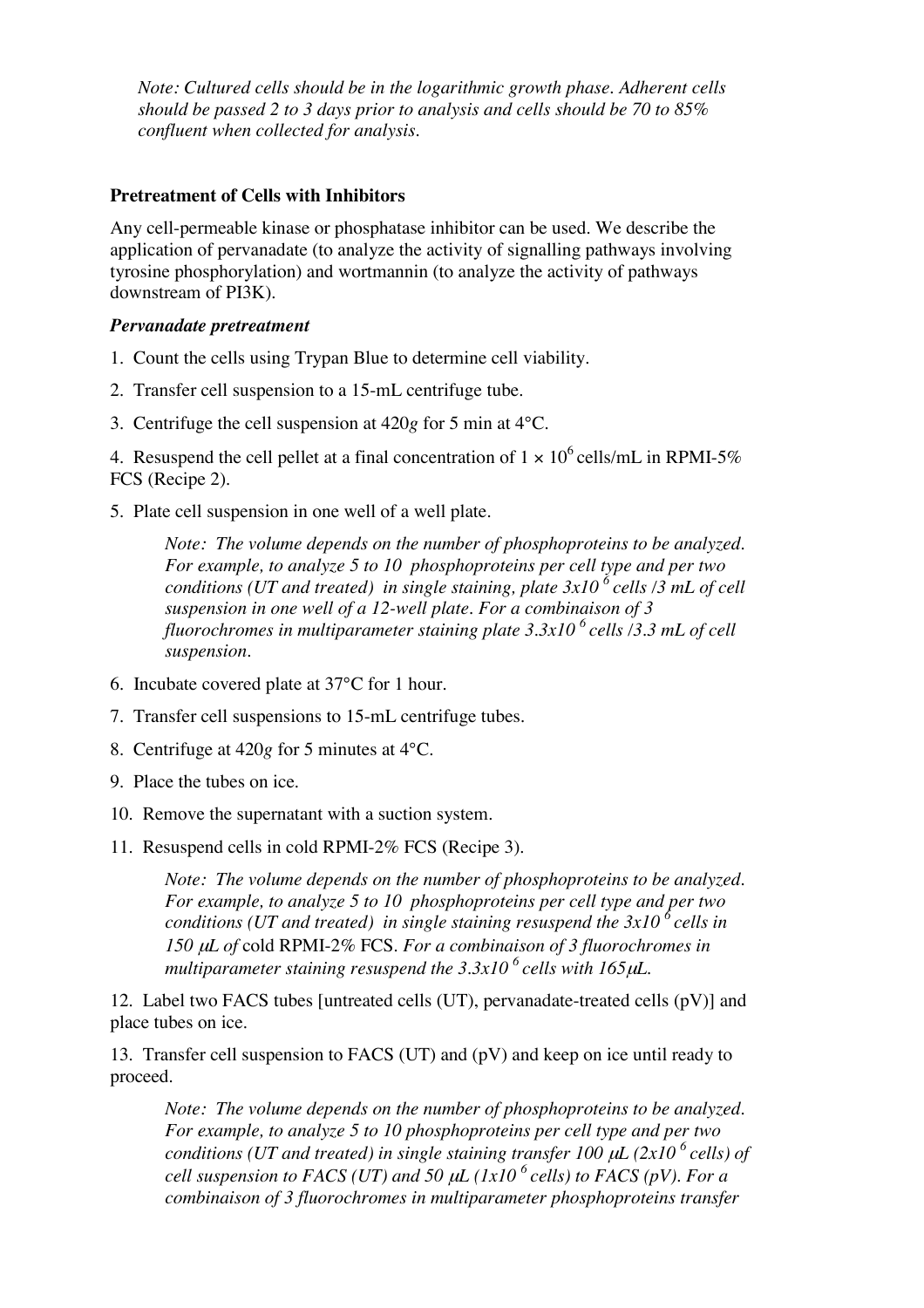*115*µ*L (2.3x10 <sup>6</sup> cells) of cell suspension to FACS (UT) and 50*µ*L(1x10 <sup>6</sup> cells) to FACS (pV).*

14. Transfer all tubes in 37°C water bath and incubate 1 minute.

15. Add Pervanadate Solution (500 µM) (Recipe 6) to the pV sample and mix well.

*Note: The volume depends on the number of phosphoproteins to be analyzed. For example, to analyze 5 to 10 phosphoproteins in single staining or in multiparameter (3 fluorochromes) staining add 5* <sup>µ</sup>*L of Pervanadate to FACS (pV) in the 50*µ*L(1x10 <sup>6</sup> cells) of cell suspension.*

16. Add RPMI-2% FCS (Recipe 3) to the UT samples and mix well.

*Note: The volume depends on the number of phosphoproteins to be analyzed. For example, to analyze 5 to 10 phosphoproteins in single staining add 10* <sup>µ</sup>*L of* RPMI-2% FCS *to FACS (UT) and for multiparameter (3 fluorochromes) staining add 11.5* <sup>µ</sup>*L .*

17. Incubate 5 minutes at 37°C.

18. Add pre-warmed Cytofix/Cytoperm to all samples, mix, and incubate 10 minutes at 37°C.

*Note: The volume depends on the number of phosphoproteins to be analyzed. For example, to analyze 5 to 10 phosphoproteins per cell type and per two conditions (UT and treated) in single staining add 100*µ*L (2x10 <sup>6</sup> cells) of prewarmed Cytofix/Cytoperm to FACS (UT) and 50*µ*L (1x10 <sup>6</sup> cells) to FACS (pV). For a combinaison of 3 fluorochromes in multiparameter phosphoproteins add 115*µ*L (2.3x10 <sup>6</sup> cells) to FACS (UT) and 50*µ*L(1x10 <sup>6</sup> cells) to FACS (pV).*

19. Remove tubes from the water bath and place in a rack at room temperature (RT).

20. Add 1× Perm/Wash Buffer (Recipe 8) to each sample.

*Note: The volume depends on the number of phosphoproteins to be analyzed. For example, to analyze 5 to 10 phosphoproteins per cell type and per two conditions (UT and treated) in single staining respectively adjust to 2mL and 4mL with 1*<sup>×</sup> *Perm/Wash Buffer to FACS (UT) and to 1mL and 2mL to FACS (pV). For a combinaison of 3 fluorochromes in multiparameter phosphoproteins respectively adjust to 2.3mL and 4.6mL with* 1<sup>×</sup> *Perm/Wash Buffer to FACS (UT) and to 1mL and 2mL to FACS (pV).*

#### *Wortmannin pretreatment*

- 1. Count the cells using Trypan Blue to determine cell viability.
- 2. Transfer cell suspension to a 15-mL polystyrene conical centrifuge tube.
- 3. Centrifuge the cell suspension at 420*g* for 5 min at 4°C.

4. Resuspend the cell pellet at a final concentration of  $1 \times 10^6$  cells/mL in RPMI-5% FCS (Recipe 2).

5. Label two wells [untreated cells (UT), inhibitor-treated cells (Inhibitor)] of a well plate.

6. Plate cell suspension in two wells of a well plate.

*Note: The volume depends on the number of phosphoproteins to be analyzed.*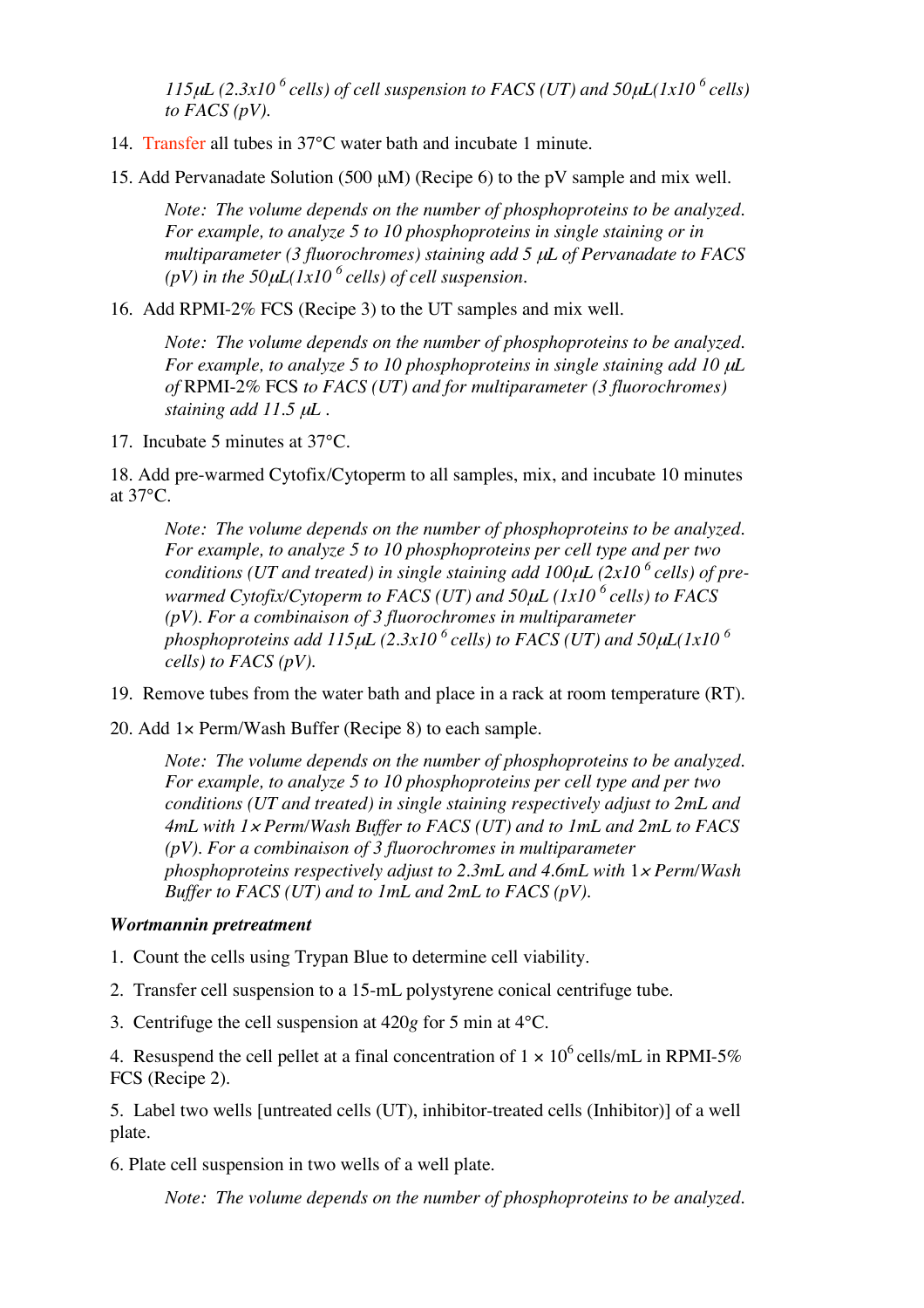*For example, to analyze 5 to 10 phosphoproteins per cell type and per two conditions (UT and treated) in single staining, plate 2mL (2x10 <sup>6</sup> cells) of cell suspension to UT well and 1mL (1x10 <sup>6</sup> cells) to Inhibitor well . For a combinaison of 3 fluorochromes in multiparameter staining plate 2.3mL*  $(2.3x10<sup>6</sup>$  *cells) to UT well* and  $1mL(1x10<sup>6</sup>$  *cells) to Inhibitor well.* 

*7*. Add Wortmannin Solution (Recipe 7) to each "inhibitor" well and mix gently with a micropipette.

*Note: The optimal conditions for other Inhibitors must be determined empirically or, if commercially available, should be prepared and used according to the manufacturer's instructions.*

*Note: The volume depends on the number of phosphoproteins to be analyzed. For example, to analyze 5 to 10 phosphoproteins in single staining or in multiparameter (3 fluorochromes) staining add 1* <sup>µ</sup>*L of Wortmannin to Inhibitor well in the 1mL (1x10 <sup>6</sup> cells) of cell suspension .*

8. Incubate covered plate at 37°C for 1 hour.

9. Label two 15-mL centrifuge tubes [untreated cells (UT), Inhibitor-treated cells (Inhibitor)].

- 10. Transfer cell suspension to 15-mL centrifuge tubes.
- 11. Centrifuge at 420*g* for 5 minutes at 4°C.
- 12. Place the tubes on ice.
- 13. Remove the supernatant with a suction system.
- 14. Resuspend cells in cold RPMI-2% FCS (Recipe 3).

*Note: The volume depends on the number of phosphoproteins to be analyzed. For example, to analyze 5 to 10 phosphoproteins per cell type and per two conditions (UT and treated) in single staining resuspend cells in 100* <sup>µ</sup>*L for UT and in 50* <sup>µ</sup>*L for Inhibitor-treated cells of cold RPMI-2% FCS. For a combinaison of 3 fluorochromes in multiparameter staining resuspend cells cells in 115* <sup>µ</sup>*L for UT and in 50* <sup>µ</sup>*L for Inhibitor-treated cells.*

15. Label two FACS tubes [untreated cells (UT), inhibitor-treated cells (Inhibitor)] and place tubes on ice.

16. Transfer the appropriate cell suspensions to the FACS tubes (UT) and (Inhibitor) and place in a 37°C water bath. .

*Note: The volume depends on the number of phosphoproteins to be analyzed. For example, to analyze 5 to 10 phosphoproteins per cell type and per two conditions (UT and treated) in single staining transfer the 100* <sup>µ</sup>*L of cell suspension to FACS (UT) and the 50* <sup>µ</sup>*L to FACS Inhibitor. For a combinaison of 3 fluorochromes in multiparameter staining transfer the 115* <sup>µ</sup>*L for UT and the 50* <sup>µ</sup>*L to FACS (Inhibitor).*

17. Incubate for 6 min at 37°C.

18. Add pre-warmed Cytofix/Cytoperm to all samples, mix well, and incubate 10 minutes at 37°C.

*Note: The volume depends on the number of phosphoproteins to be analyzed. For example, to analyze 5 to 10 phosphoproteins per cell type and per two conditions (UT and treated) in single staining add 100*µ*L (2x10 <sup>6</sup> cells) of pre-*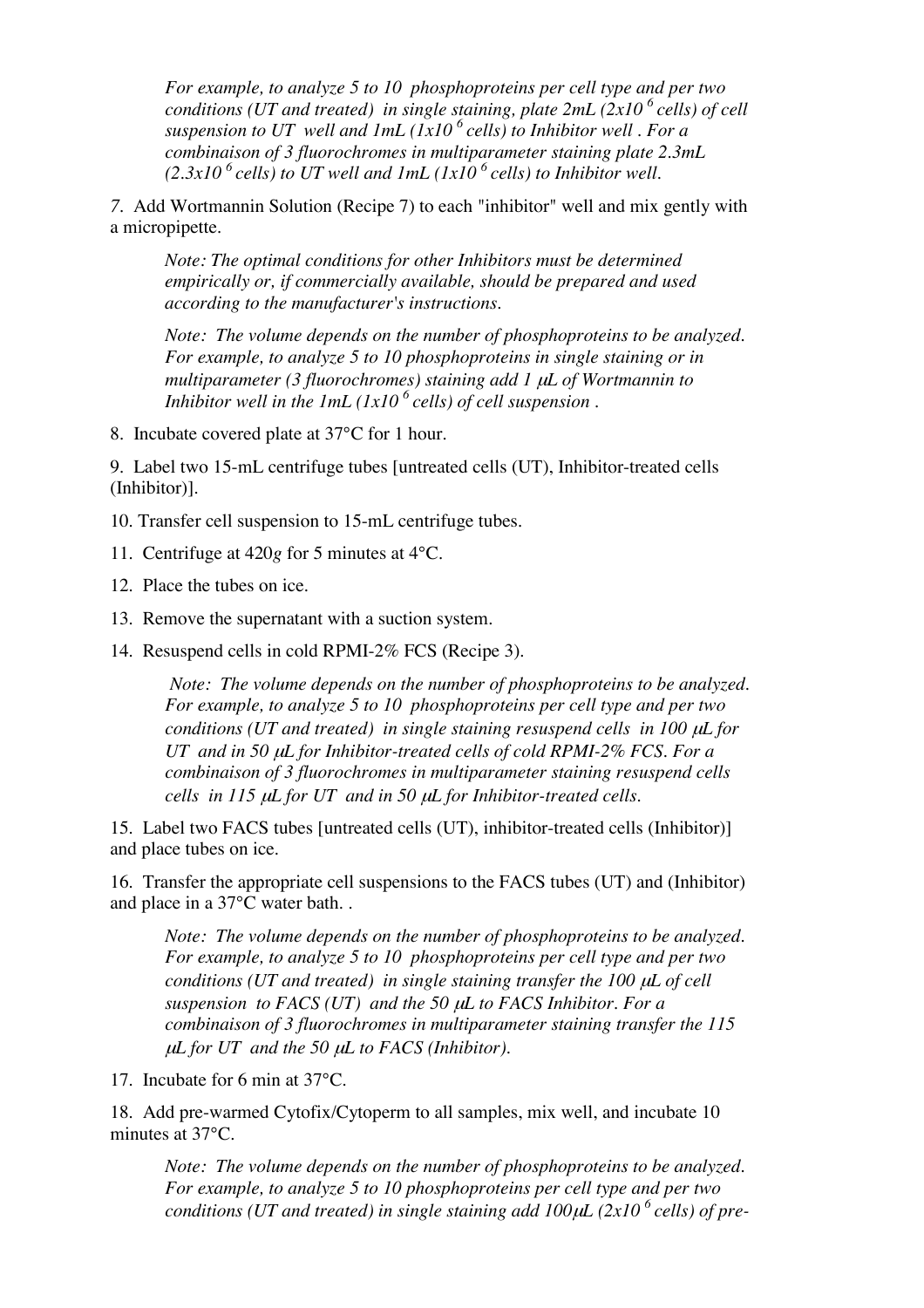*warmed Cytofix/Cytoperm to FACS (UT) and 50*µ*L (1x10 <sup>6</sup> cells) to FACS (Inhibitor). For a combinaison of 3 fluorochromes in multiparameter phosphoproteins add 115*µ*L (2.3x10 <sup>6</sup> cells) to FACS (UT) and 50*µ*L(1x10 <sup>6</sup> cells) to FACS (Inhibitor).*

19. Remove tubes from the water bath and place in a rack at room temperature (RT).

20. Add 1× Perm/Wash Buffer to each sample.

*Note: The volume depends on the number of phosphoproteins to be analyzed. For example, to analyze 5 to 10 phosphoproteins per cell type and per two conditions (UT and treated) in single staining respectively adjust to 2mL and 4mL with* 1<sup>×</sup> *Perm/Wash Buffer to FACS (UT) and to 1mL and 2mL to FACS (Inhibitor). For a combinaison of 3 fluorochromes in multiparameter phosphoproteins respectively adjust to 2.3mL and 4.6mL with* 1<sup>×</sup> *Perm/Wash Buffer to FACS (UT) and to 1mL and 2mL to FACS (Inhibitor).*

#### **Antibody Staining**

Samples may be permeabilized, fixed, and analyzed following intracellular staining of the target phosphoprotein(s) or the samples may be additionally labelled with antibodies that recognize cell surface markers. This latter staining process is optional, but does allow the cells to be sorted by surface markers.

Cytofix/Cytoperm and Perm/Wash Buffer contain the detergent saponin. Because saponin-mediated cell permeabilization is a reversible process, it is important to keep the cells in the presence of saponin during both the staining and washing steps.

Staining is performed in 96-well round bottom microtiter plates. To minimize cross-contamination during staining, we recommend that sample-filled wells be surrounded by empty wells on all sides. Negative-and positive-control cells should also be included. To analyze one phosphoprotein per cell type and per inhibitor in a single stain, 3 wells will be prepared (Fig. 3A):

- UT sample plus the isotype control antibody
- UT sample plus the antibody against the target phosphoprotein
- Inhibitor-treated sample ( $pV$  or Inhibitor) plus the antibody against the target phosphoprotein

To perform labelling of the intracellular phosphoprotein and cell surface markers, then a combination of fluorochromes with nonoverlapping spectra may be used. PE is always used to detect the intracellular phosphoprotein. For example, a combination of 3 fluorochromes may be used and monitored in different channels of the flow cytometer (represented as FLn, where n is the channel number): fluorescein isothiocyanate (FITC) in FL1, PE in FL2, and PE-Cy5 in FL3. We have used a FITC-labeled antibody that recognizes the myeloid surface antigen CD13 and a PE-Cy5-labeled antibody that recognizes the T cell surface antigen CD3. To perform this type of multiparameter analysis and to analyze one phosphoprotein per cell type and per inhibitor 6 wells will be prepared (Fig. 3B):

• UT sample plus the isotype control antibody for the FITC-, PE-Cy5 surface directly conjugated antibodies and for PE- intracellular antibody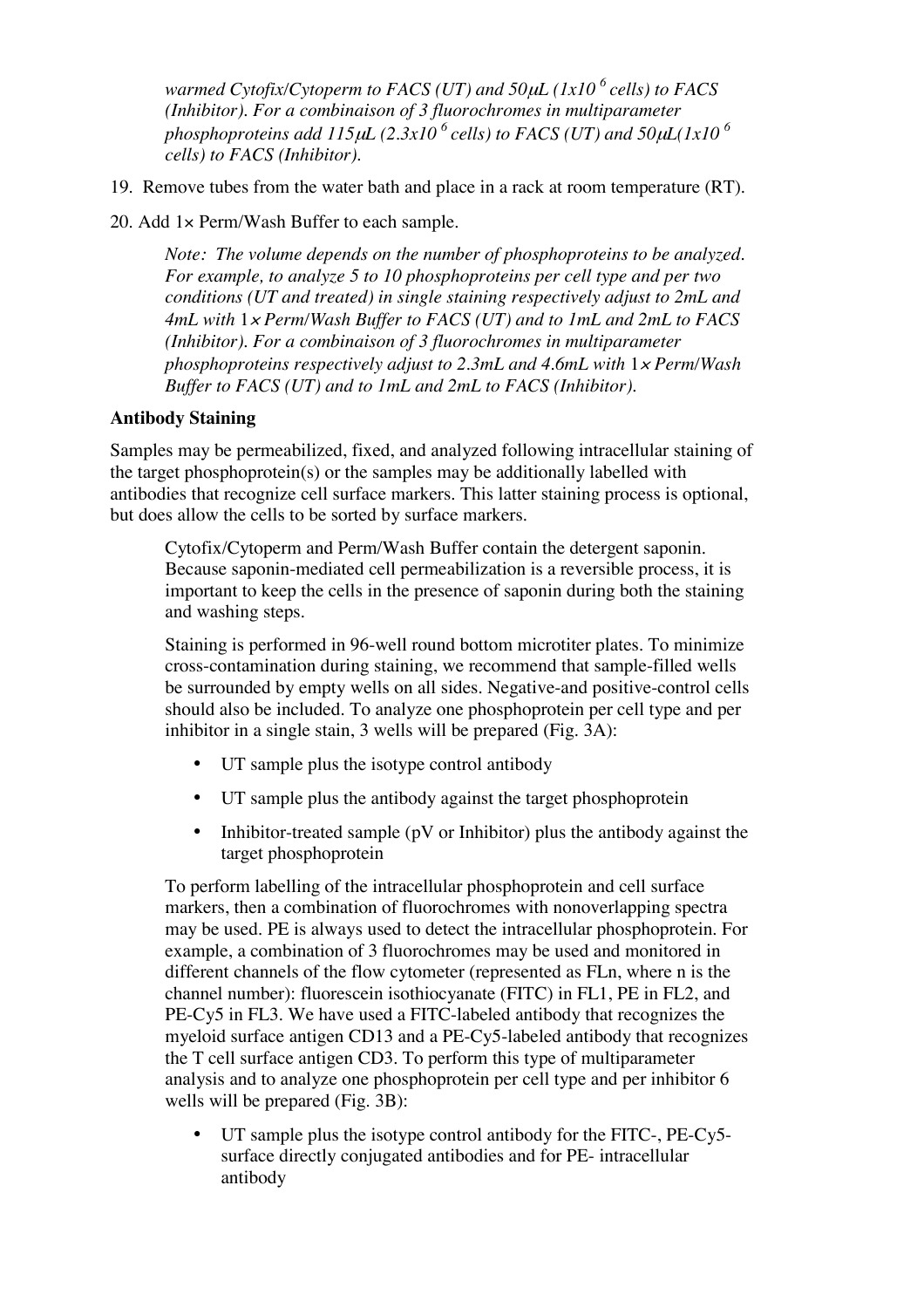- UT sample plus the FITC-, PE-Cy5- directly conjugated antibodies against the target surface markers and PE- intracellular antibody against the target phosphoprotein
- Inhibitor-treated sample ( $pV$  or Inhibitor) plus the FITC-,  $PE-Cy5$ directly conjugated antibodies against the target surface markers and PE- intracellular antibody against the target phosphoprotein
- UT sample plus FITC- directly conjugated antibody against the target surface marker only (for compensation)
- UT sample plus PE-Cy5- directly conjugated antibody against the target surface marker only (for compensation)
- UT sample plus PE- antibody against the target phosphoprotein only (for compensation)

## *Intracellular phosphoprotein staining*

1. Prepare 96-well round-bottom microtiter plates labelled such that the samples will be surrounded by empty wells.

2. Vortex cell suspensions and plate 200 µL of cell suspension per well in a 96-well round-bottom microtiter plate.

*Note:Depending on the volume of PermWash buffer (Inhibitor pre-treatment steps# 20), the cell number is the 96-well plates will be 2x10 <sup>5</sup> cells/well from cell suspension at 1x10 <sup>6</sup> cell/mL or 1x10 <sup>5</sup> cells/well from cell suspension at 0.5x10 <sup>6</sup> cell/mL*

- 3. Centrifuge at RT at 670*g* for 3 min.
- 4. Quickly flick into sink and immediately invert the plate on a paper towel

5. Add 100 uL of primary antibody solution [isotype control antibody (Recipe 10) or antibody against the target phosphoprotein (Recipe 10)] to the appropriate well(s) and mix by gently pipetting at least 3 times.

6. Incubate for 20 min at RT.

7. Centrifuge at RT at 670*g* for 3 min.

8. Quickly flick into sink and immediately invert the plate on a paper towel .

9. Add 200 µL of Perm/Wash Buffer per well and mix by gently pipetting at least 3 times.

10. Centrifuge at RT at 670*g* for 3 min.

11. Quickly flick into sink and immediately invert the plate on a paper towel .

12. Add 100 µL of biotin-conjugated secondary antibody solution (Recipe 11) per well and mix by gently pipetting at least 3 times.

- 13. Incubate for 20 min at RT.
- 14. Centrifuge at RT at 670*g* for 3 min.

15. Quickly flick into sink and immediately invert the plate on a paper towel .

16. Add 200 µL of Perm/Wash Buffer per well and mix by gently pipetting at least 3 times.

17. Centrifuge at RT at 670*g* for 3 min.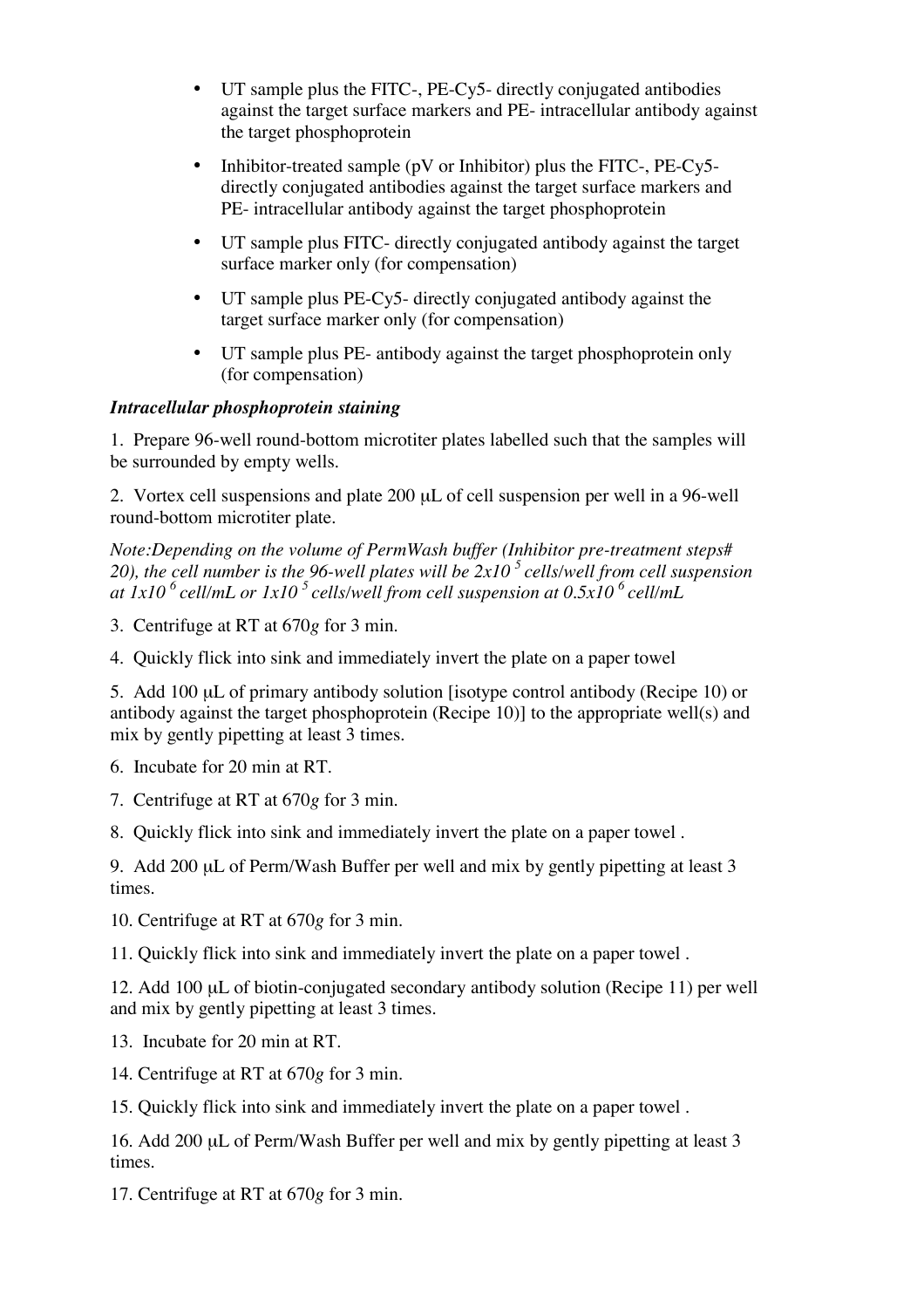18. Quickly flick into sink and immediately invert the plate on a paper towel.

19. Add100 µL of Streptavidin-PE Solution (Recipe 12) per well and mix by gently pipetting at least 3 times.

20. Incubate for 15 min at RT in the dark.

21. Add 150 µL of Perm/Wash Buffer per well and mix by gently pipetting at least 3 times.

22. Centrifuge at RT at 670*g* for 3 min.

23. Quickly flick into sink and immediately invert the plate on a paper towel.

24. Add 200 µL of Perm/Wash Buffer per well and mix by gently pipetting at least 3 times.

25. Centrifuge at RT at 670*g* for 3 min.

26. Quickly flick into sink and immediately invert the plate on a paper towel.

*Note: If staining for surface markers, then proceed to next section "Staining for Surface Markers". If not proceed to step 27.*

27. Resuspend the cell pellet in 200 µL of 1× PBS (Recipe 9).

28. Transfer the cell suspension from wells to FACS tubes.

*Note: The samples can be stored at 4°C in the dark for 24 hours until flow cytometry acquisition.*

# *Staining for surface markers*

One fundamental application flow cytometry is the discrimination of cell types based on the differential abundance or presence of surface proteins. Cells may be stained for intracellular phosphorylated proteins and stained for surface markers, allowing differences in signalling responses in mixed populations of cells to be resolved.

Before choosing to label for surface markers, it should be noted that many cell surface markers are sensitive to fixation and permeabilization procedures and will not be recognized by the relevant antibodies afterward such procedures. Thus, we recommend that surface marker labelling under the conditions required for intracellular labelling be tested prior to performing this type of analysis.

In order to perform multiparameter analysis of intracellular and surface proteins, the cell surface antigen must be recognized with antibodies that are directly conjugated to a fluorochrome. The fluorochromes should have minimal spectral overlap. Additional controls are also required compared to the detection of only the intracellular phosphoprotein. The additional controls are necessary for correctly setting compensation parameters, especially if a spectral overlap exists. Single-labeled and multi-labeled controls are needed to ensure correct parameters. They are set to optimize cell number and minimize detector overlap.

1. To the appropriate wells 100 µL of directly conjugated antibody solution (Recipe 13) per well and mix by gently pipetting at least 3 times.

# *Note: This step follows step 26 in the preceding section.*

2. Incubate for 15 min at RT in the dark.

3. Add 150 µL of PBS (Recipe 9) per well and mix by gently pipetting at least 3 times.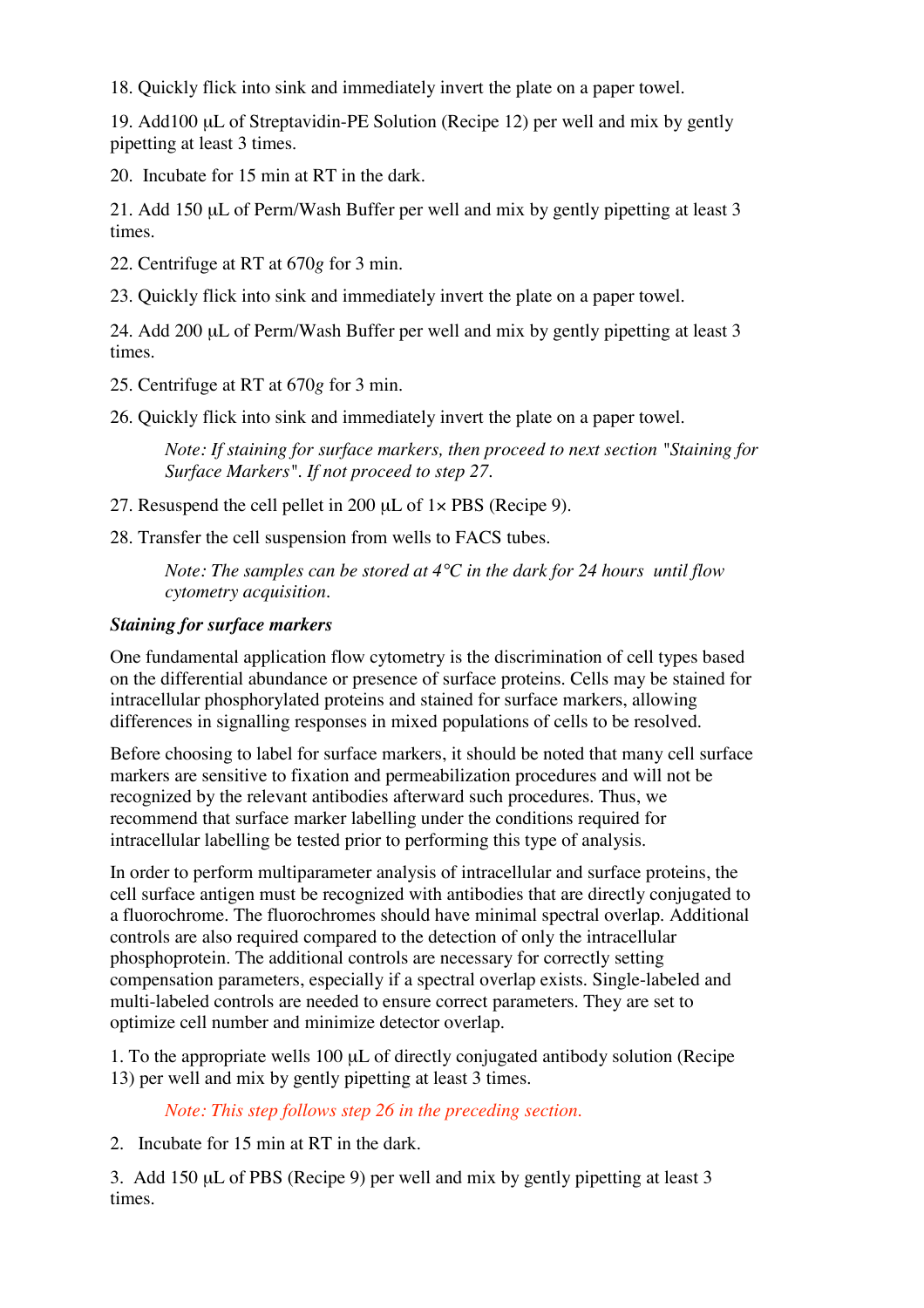- 4. Centrifuge at RT at 670*g* for 3 min.
- 5. Quickly flick into sink and immediately invert the plate on a paper towel.

6. Add 200 µL of PBS (Recipe 9) per well and mix by gently pipetting at least 3 times.

7. Centrifuge at RT at 670*g* for 3 min.

8. Quickly flick into sink and immediately invert the plate on a paper towel.

9. Resuspend the cell pellet in 200 µL of PBS (Recipe 9) and transfer the cell suspension from wells to FACS tubes.

*Note: The samples can be stored at 4°C in the dark for 24 hours until flow cytometry acquisition.*

#### **Flow Cytometry Analysis**

This procedure is based on the use of a FACs Can flow cytometer, but can be adapted to similar equipment. This procedure requires prior familiarity with flow cytometry techniques and instrumentation.

#### *Flow cytometer setup*

1. Turn on the flow cytometer and computer and wait at least 15 min for the lasers to warm up.

2. Remove samples from the fridge, if necessary, and keep samples in the dark at RT.

3. Launch the acquisition software by choosing 'Open

Detectors/Amps/Threshold/Compensation' from the cytometer menu and open a folder to store the files.

4. Place a FACS tube containing 500 µL Flow Cytometer Calibration Beads (Recipe 9) and acquire about 2,500 events corresponding to single beads in a forward-by-side scatter /side scatter FCS/SSC dot plot using FL2 settings suitable for human test cells (as indicated by FACS supplier's information).

*Note: Beads should be mixed well prior to use.*

## *Data acquisition by flow cytometry*

Data acquisition parameters depend on if the samples were stained for a single phosphorylated protein or if multiparameter staining was performed. For single staining experiments, a dot plot showing forward-by-side scatter /side scatter (FSC/SSC) is constructed to bring cells on scale, a gate is set around the cell population of interest (possibly all cells), and a histogram showing FL2, the PE channel, is generated to display only events in the defined gate (Fig. 4).

For multiparameter staining, additional set up is required. In addition to a dot plot showing FSC/SSC for bringing the cells on scale and setting the gates around the cell population of interest (possibly all cells) (Fig. 5A), a second a dot plot is constructed from the intensity of the staining of the two surface markers. This second dot plot is used to discriminate the different cell types based on the differential expression of surface proteins (Fig. 5B). Gates are set to identify the population(s) of interest, and then a histogram is constructed showing FL2 to display only events within the corresponding gate (Fig. 5 C,D,E). A compensation procedure is also necessary. The procedure below assumes that FITC is detected in FL1, PE in FL2, and Cy5 in FL3 and that cells labelled with only a single fluorochrome, such as FITC, PE, or Cy5, are at least as bright, and preferably brighter, than the brightest test samples expected.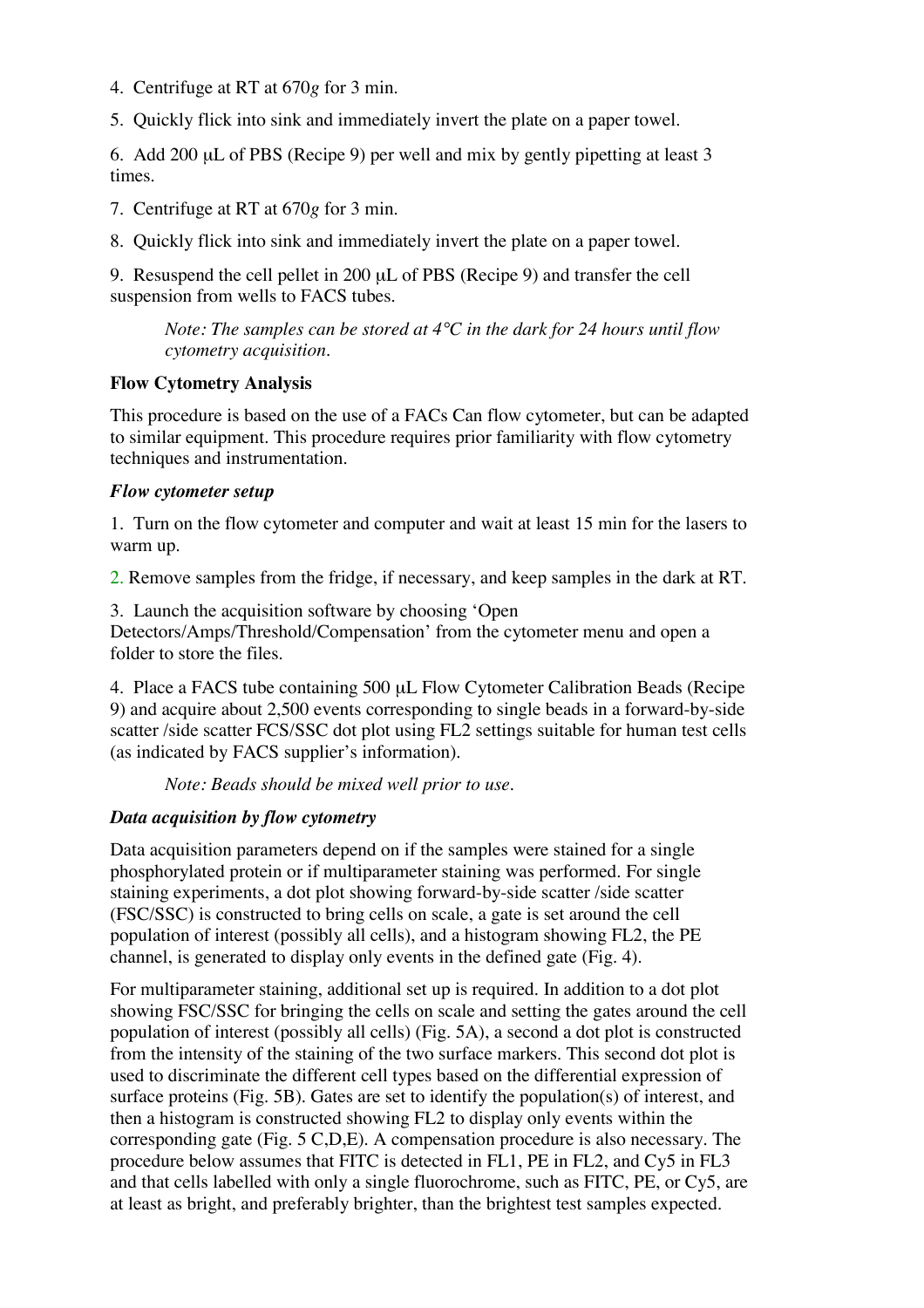1. Construct the appropriate data acquisition settings file to run samples or open the data acquisition settings file if available.

2. Set the FCS/SSC amplifier to linear mode and FL1, FL2, and FL3 amplifiers to logarithmic mode.

*Note: For single stain set FCS/SSC amplifier to linear mode and FL2amplifier to logarithmic mode*

3. Place a FACS tube containing UT sample plus the isotype control antibody for the FITC-, PE-Cy5- surface directly conjugated antibodies and for PE- intracellular antibody

*Note: For single stain place a FACS tube containing UT sample plus the I sotype control antibody*

*Note: Mix cells on a vortex at mediums speed and then introduce samples into the flow cytometer.*

4. Start data acquisition in setup mode.

5. If necessary, adjust the FSC and SSC detectors to place the cell populations on the dot plot by first adjusting the voltage settings on the FSC and SSC detectors and then adjusting the threshold to remove "debris" and noncellular elements.

*Note: This is done from the flow cytometer menu for the acquisition of cells.*

5. Draw a gate around the cell population of interest (possibly all cells).

6. Refer to the FL2 versus FL1 plot and adjust the voltage on the FL1 detector to position the negative cell population in the first decade of the log scale median fluorescence intensity (MFI) of FL1, then adjust the voltage on the FL2 detector to position the negative cell population in the first decade of the log scale MFI FL2.

7. Refer to FL3 versus FL2 plot and adjust the voltage on the FL3 detector to position the negative cell population in the first decade of log scale MFI FL3.

*Note: For single stain refer to the histogram showing FL2 to display only events in the gate and adjust the voltage on the FL2 detector to position the negative cell population in the first decade of the log scale MFI of FL2.*

8. Place a FACS tube containing UT sample plus FITC- directly conjugated antibody against the target surface marker only (for compensation)

*Note: Mix cells on a vortex at mediums speed and then introduce samples into the flow cytometer.*

9. Refer to the FL2 versus FL1 plot and adjust the FL2-%FL1 compensation control to bring the FITC-only cell population to the point that the FL2 median of this population is approximately the same as the FL2 median of the negative cells.

*Note: This is typically moving the cells downward on the plot.*

10. Place a FACS tube containing UT sample plus PE-Cy5- directly conjugated antibody against the target surface marker only (for compensation)

*Note: Mix cells on a vortex at mediums speed and then introduce samples into the flow cytometer*

11. Refer to the FL3 versus FL2 plot and adjust the FL2 - %FL3 compensation control to bring the PE-Cy5-only cell population to the point that the FL2 median of this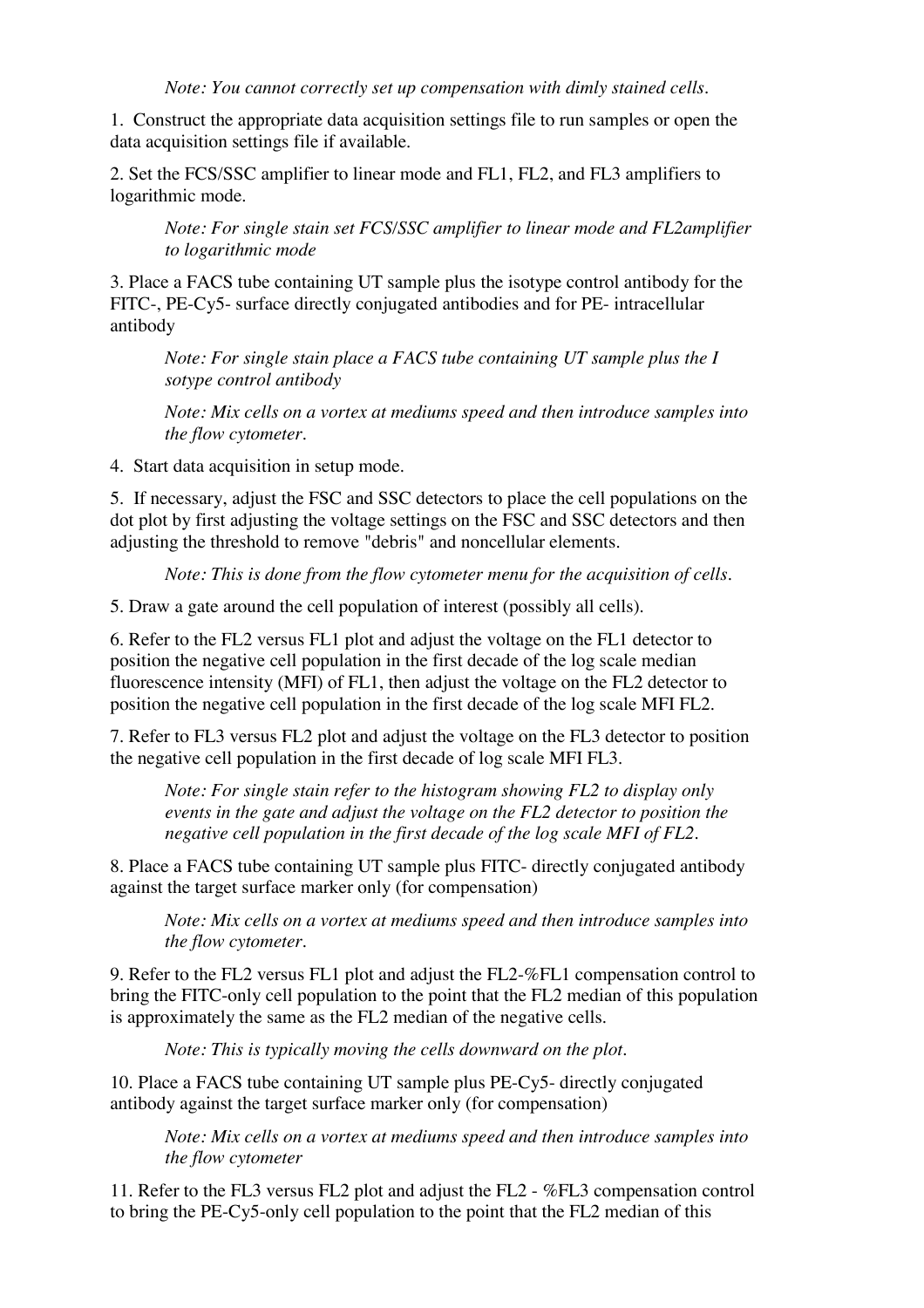population is approximately the same as the FL2 median of the negative cells.

*Note: This is typically moving the cells leftward on the plot.*

12. Place a FACS tube containing UT sample plus PE- antibody against the target phosphoprotein only (for compensation)

*Note: Mix cells on a vortex at mediums speed and then introduce samples into the flow cytometer*

13. Refer to the FL2 versus FL1 plot and adjust the FL1 - %FL2 compensation control to bring the PE-only cell population to the point that the FL1 median of this population is approximately the same as the FL1 median of the negative cells.

*Note: This is typically moving the cells leftward on the plot.*

14. Refer to the FL3 versus FL2 plot and adjust the FL3 - %FL2 compensation control to bring the PE-only labeled cell population to the point that the FL3 median of this population is approximately the same as the FL3 median of the negative cells.

*Note: This is typically moving the cells downward on the plot.*

*Note: Steps 8 through 14 represent the compensation procedure. If the voltage is changed on any of the three detectors after this is done, then the compensation procedure must be repeated.*

*Note: Steps 8 through 14 are the compensation procedure and only apply to multiparameter experiments. For single staining experiments, proceed to steps 1 through 7.*

12. Start data acquisition in acquire mode and acquire data for a minimum of 2,500 gated events of a minority cell population of interest.

13. Adjust the gate around the cell population of interest (possibly all cells) if necessary.

14. Clean the machine with bleach and water, leave it on standby or shut down.

*Note: Data analysis can be performed any time after acquisition has been finished.*

## *Dynamic phosphoflow data analysis*

1. From the flow cytometry data analysis software program, create a window with dot plots and histograms (see Fig. 4 and 5 for example) and then open the file to be analyzed.

*Note: Once the process has been done once a template can be created for dynamic phosphoflow analysis and used instead of creating a window with the plots and histograms each time.*

2. Drag the gates over the correct populations. For single stain, drag the gate over the population in the FSC/SSC dot plot. Set a gate around each population in which you are interested (possibly all cells) and a histogram showing FL2 to display only events in the defined gate (Fig. 4).

For multicolor stain, drag the gates over the correct populations in the dot plot in which you are interested and histograms showing FL2 to display only events in the above gates (Fig. 5).

3. Check if all FL2 histograms are compatible with single populations of cells, if needed (with a small number of cells and/or noise events) adjust gates or place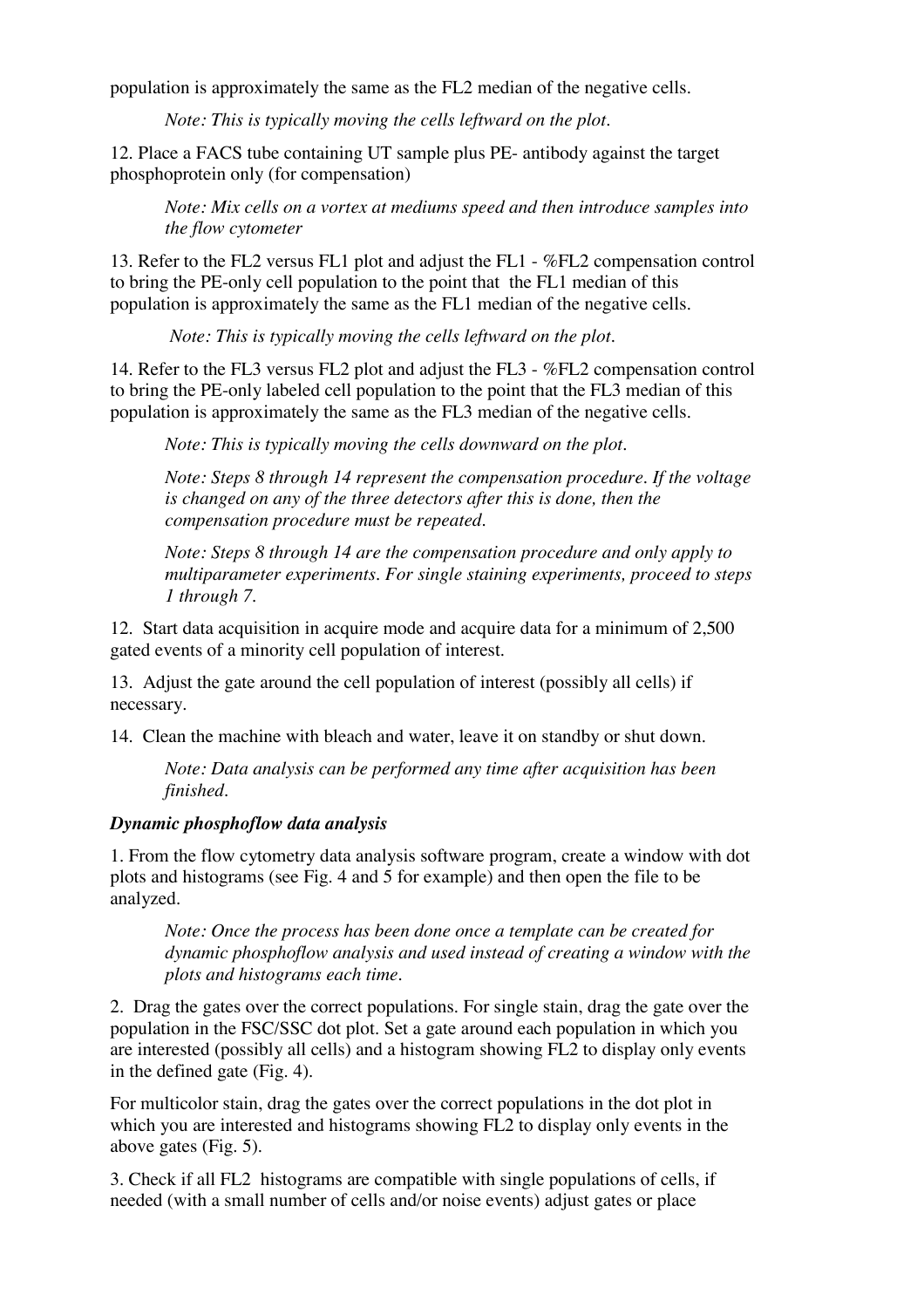markers around the peaks.

*Note: It is normal practice to set a gate on displays of fluorescent parameters using a region around a selected population defined on a FSC/SSC plot. However, occasionally, it is unclear as to where the region should be drawn. In such cases, a back gating is performed. For this draw a region on a fluorescence parameter, which defines the population of interest, and the region used to set a gate on FCS/SSC plot. The scatter can now be seen more clearly so that the correct region can be set, in turn, to use as a gate in the normal manner..*

4. Select all plots and histograms and copy them to a Microsoft Word document.

5. From the CellQuest or FlowJo document, transfer MFI values corresponding to phosphorylation of the signaling protein for each tested condition (UT, pV, Inhibitor), cell types, and phosphoproteins analyzed to a Microsoft Excel file for calculations.

6. Calculate, in Microsoft Excel, for cell types and phosphoproteins analyzed, relative phosphorylation. For pervanadate-treated samples, calculate this as

Relative phosphorylation = MFI UT /MFI  $pV$ 

For kinase inhibitor-treated samples, calculate this as

Inhibition (%) =  $[1 - (MFI Inhibitor/MFI UT)] \times 100$ 

7. Construct, in Microsoft Excel, a graph corresponding to relative phosphorylation or to inhibition in function of cell types and phosphoproteins analyzed (see Fig. 6A and B for examples)**.**

# **RELATED TECHNIQUES**

Several methods are available for measuring the phosphorylation analysis (phosphoproteomics) of signaling proteins. Conventional methods, such as immunoprecipitation followed by immunoblotting or immunofluorescence microscopy with antibodies that specifically recognize phosphorylated proteins, have provided a wealth of information about cell signaling, but generally permit the analysis of a few signaling molecules per experiment. Futhermore, these methods have several important limitations (1). The stoichiometry of phosphorylation is usually very low , where all the cells from a cell population are not responding at the same time and/or relative few proteins in the total are phosphorylated. Some signaling molecules are present at low abundance within cells (10)and phosphorylated proteins may be underdetected unless protein phosphatase activity is adequately inhibited during preparation and purification steps of cell lysates. Moreover, these methods are laborious, time consuming, and difficult to adapt for high-throughput analysis (11).

Mass spectrometry methods overcome many of the limitations of the conventional biochemical techniques (12-14). These methods are very powerful to analyze signaling events in large scale into a cell population. However, cells may develop individual flux of signaling events that is buried in the lump of data generated at the cell population level.

Detecting signaling at the single cell level is a critical challenge to probe single cell responses (15). By using a microfluidics device combined with immunocytochemistry, microfluidics techniques allows analysis based on phosphorylation-specific antibodies and can be applied to single-cell analysis (16). However, this method has been reported only for adherent-cell signaling experiments.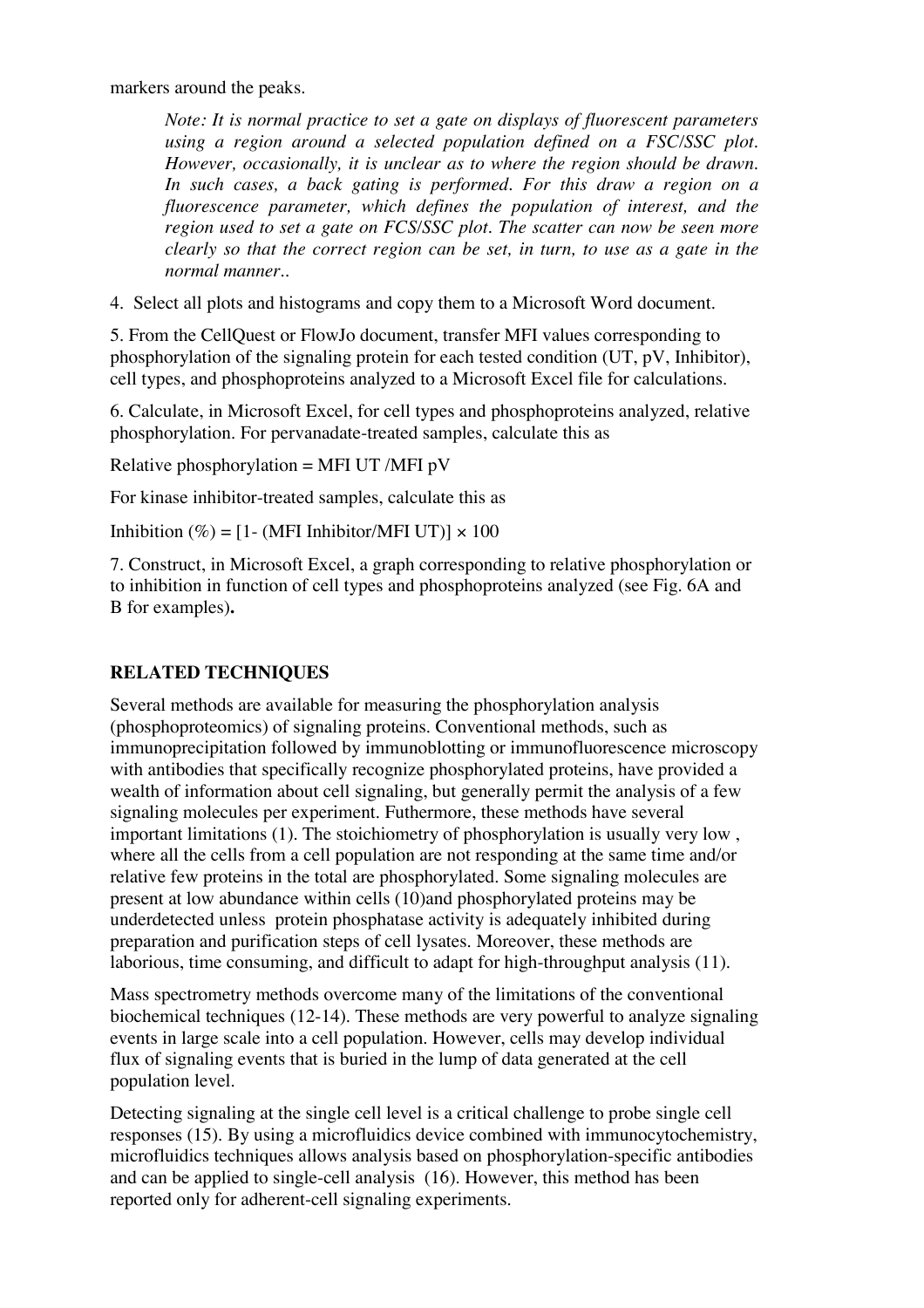Phospho-flow proteomics are methods that combine phosphorylation-specific antibodies with flow cytometry. One approach employs flow cytometry to analyze cell or tissue lysates with a cytometric bead array (17). Garry Nolan's group at Stanford University (http://proteomics.stanford.edu/nolan/) has developed phospho-flow proteomic methods that allow analysis of phosphoproteins in single cells (18)Cite Krutzik et al. Nat. Chem. Biol. 2008 or some other primary literature here ). With this approach one can correlate intracellular signaling events with discrete subpopulations of cells.

Signaling events are dynamic and phosphorylation sites exist at very low stoichiometric levels (19). Further confounding analysis, is that , in most cases, phosphorylation is a transient and a reversible event (11). The consideration of signaling networks as dynamic systems is crucial and requires methods applicable for the analysis of individual living cells (20).

One way to discern signaling networks that are unique to cancer cells is to expose the cancer cells to potentiating inputs, rather than relying upon the basal amounts of protein phosphorylation alone (21). Lymphocyte subsets from normal donors exhibit little donor-to-donor variation in cytokine-induced phosphoprotein responses (21). In contrast, the responses of cells from acute myeloid leukemia (AML) patients varied in numerous ways from one patient to another and were different from normal donors. Our method does not rely on cytokine stimulation and thus should avoid the issues related to donor variability. Just as single-cell phosphoflow proteomics have been used for drug screening by measuring the phosphorylation state of endogenous proteins following exposure to cytokines (18), our dynamic phosphoflow analysis can also be applied to drug discovery.

#### **NOTES AND REMARKS**

We present three examples that illustrate the application of the dynamic phosphoflow method. We performed phosphoflow analysis to determine whether a signaling pathway is constitutively activated (signaling "on") or not (signaling "off") by analyzing the serine phosphorylation of Akt at the position  $473$  (Ser<sup> $473$ </sup>) and tyrosine phosphorylation of CrkL at the position 207 (Tyr<sup>207</sup>) in the T cell line HUT78 that has functional PTEN (phosphatase and tensin homolog) (4, 22)) and the U937 myeloid cell line that is deficient in PTEN (4, 22) (Fig. 4). Cells deficient in PTEN exhibit basal activation of the PI3K/ Akt pathway (3). These two cell lines serve ascontrol cells: HUT78 cells should be phosphoAkt negative (PI3K/Akt signaling should be relatively low, "off") and U937 cells should be phosphoAkt positive (PI3K/Akt signaling high, "on").

To show that this method can reveal information about cells for which the state of the signaling pathway is unknown, we compared the results obtained with the U937 and HUT78 cells with those obtained with the chronic myeloid leukaemia (CML) cell line K562 that is PTEN positive, but for which the status of basal phosphorylation of Akt on Ser<sup>473</sup> is controversial (22, 23). The Akt phosphorylation profile of K562 was similar to the PTEN-deficient cell line, U937 (grey histograms). Moreover, when K562 or U937 cells were treated with pervanadate, the increase in Akt phosphorylation was low, consistent with this pathway active under basal conditions (red curves, Fig. 4B). Relative phosphorylation, which corresponds to phosphorylation quantitation changes in response to pervanadate, was calculated for the HUT78, U937, and K562 cells. A positive threshold was defined as 0.3, which was based on the mean + 2 standard deviations of relative phosphorylation of the HUT78 cells (Fig. 6A). Thus, the pathway was considered "on" if the relative phosphorylation values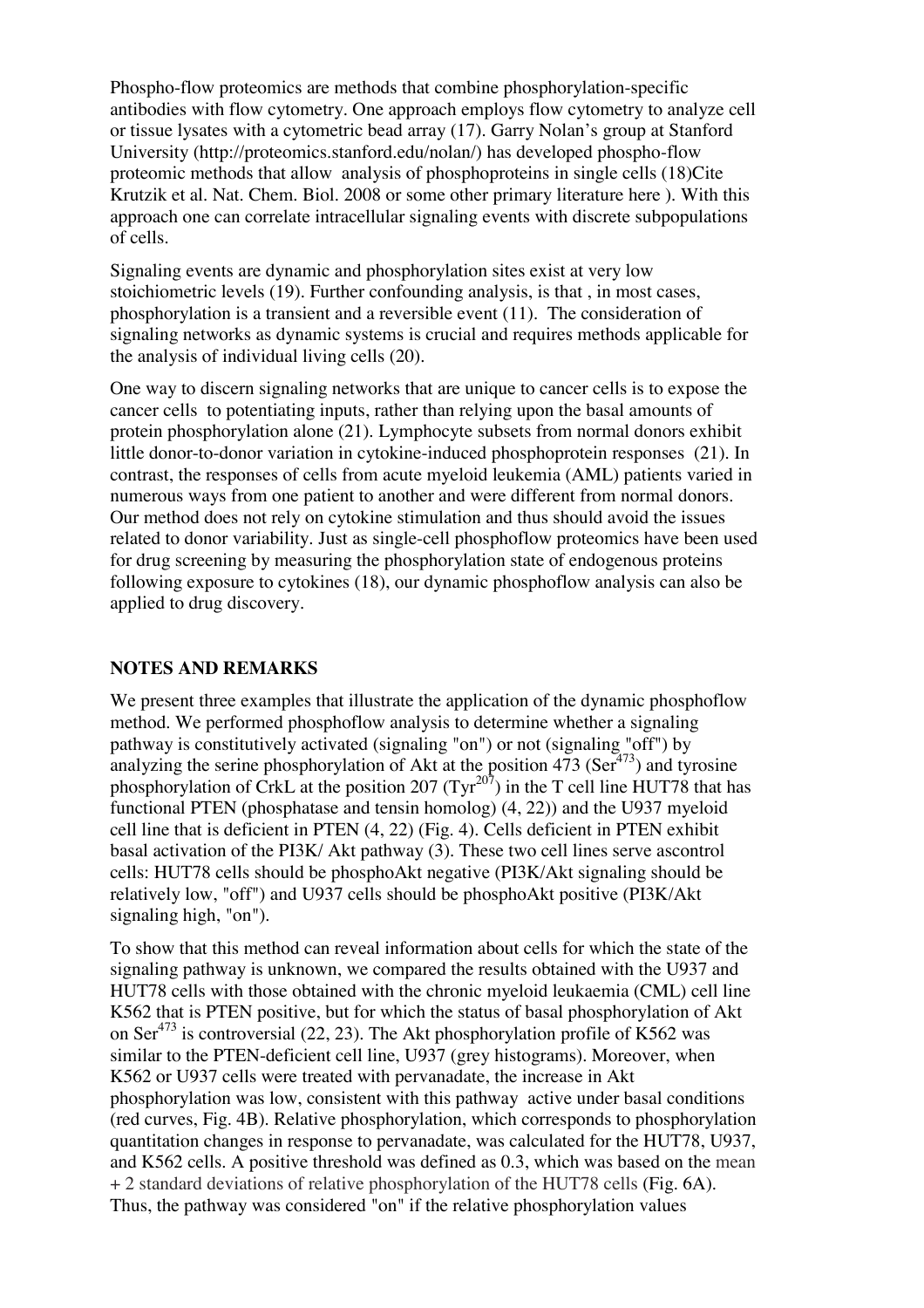exceeded 0.3. Indeed, the relative phosphorylation values of the U937 and K562 cells were 0.7 and 0.5, respectively, thus, the "test" cells (K562 cells) exhibit basal activity of the PI3K pathway.

The K562 cells also serve as a positive control for analysis of the activity of the oncoprotein tyrosine kinase BCR-ABL, which is present in K562 cells (24), but not in U937 or HUT78 cells. We assayed the phosphorylation status of the adaptor protein CrkL, which is phosphorylated by BCR-ABL, in these three cell lines and, as expected, high basal phosphorylation of CrkL was only detectable in K562 cells (Fig. 4B) and the increase of phosphorylation with pervanadate is low (Fig. 4B, red curve versus grey histogram). Thus the relative CrkL phosphorylation in K562 cells (calculated as MFI UT/ MFI pV is high (Fig. 6A).

We also illustrated how with the combination of intracellular phosphorylation-state labeling and extracellular surface marker labeling can differentiate the activity of a signaling pathway in a population of mixed cells. We performed multiparameter labeling by combining direct extracellular staining with intracellular phosphoprotein staining of a mixed cell population containing 20% HUT78 T cells (Akt signaling off, CD3 positive) and 80% U937 myeloid cells (Akt signaling on, CD13 positive) (Fig. 5). Cells were treated or not with different agents (wortmannin and pervanadate) and then fixed and permeabilized, stained with antibody against phosphoAkt (Ser<sup>473</sup>) detected by the sandwich method, and stained with a mixture of antibodies against CD3 (conjugated to PE-Cy5) and CD13 (conjugated to FITC). By selecting all living cells (Fig. 5A), the HUT78 cells are difficult to detect (Fig. 5C). However, by selecting independently the two cell types based on their surface markers, CD3 or CD13 (Fig. 5B), the cell-specific status of the phosphorylation of Akt Ser<sup>473</sup> becomes resolvable (Fig. 5D-E). Moreover, treatment of the cells with the PI3K inhibitor (wortmannin) does not change the Akt  $\text{Ser}^{473}$  phosphorylation status in HUT78 cells (Fig. 5E, blue curve versus grey histogram), but substantially decreases the basal Akt Ser<sup>473</sup> phosphorylation state in U937 cells (Fig. 5D, blue curve versus grey histogram).

To demonstrate the potential usefulness in drug development and assessment of the specificity of inhibitor activity, we examined the effects of wortmannin on the phosphorylation of the BCR-ABL target CrkL, which is not known as downstream of PI3K. The high phosphorylation of Akt in U937 and K562 cells was largely decreased (Fig. 7, upper histograms) by wortmannin; however, wortmannin failed to decrease the phosphorylation CrkL in K562 cells (Fig.7, lower histograms), showing that WMN doesn't affect the Bcr-Abl tyrosine kinase activity in K562 cells. Phosphorylation inhibition was quantified (Fig. 6B). A positive threshold was defined from on the basis of the HUT78 cells as 51%, which is consistent with previously considered threshold (25). The percent inhibition in the U937 and K562 cells exceeded this threshold at 76% and 77%, respectively. Thus, both the pervanadate data and the wortmannin data suggest that Akt is basally active in these cells and the wortmannin data further suggest that PI3K is implicated in the phosphorylation of Akt Ser $473$ .

These examples illustrate the potential utility of this protocol to investigate the basal activaty of signaling pathways at the single-cell level, to develop kinase- or phosphatase-targeted drugs, and elucidate potential new targets of existing drugs. This dynamic approach by modulation positive and negative of kinases and phosphatases that are involved in signaling cascades, in combination with the signal amplification through a sandwich labeling method, increases the accuracy and reproducibility of the measurements compared to a single analysis without treatment with pleitropic activators of signaling pathways.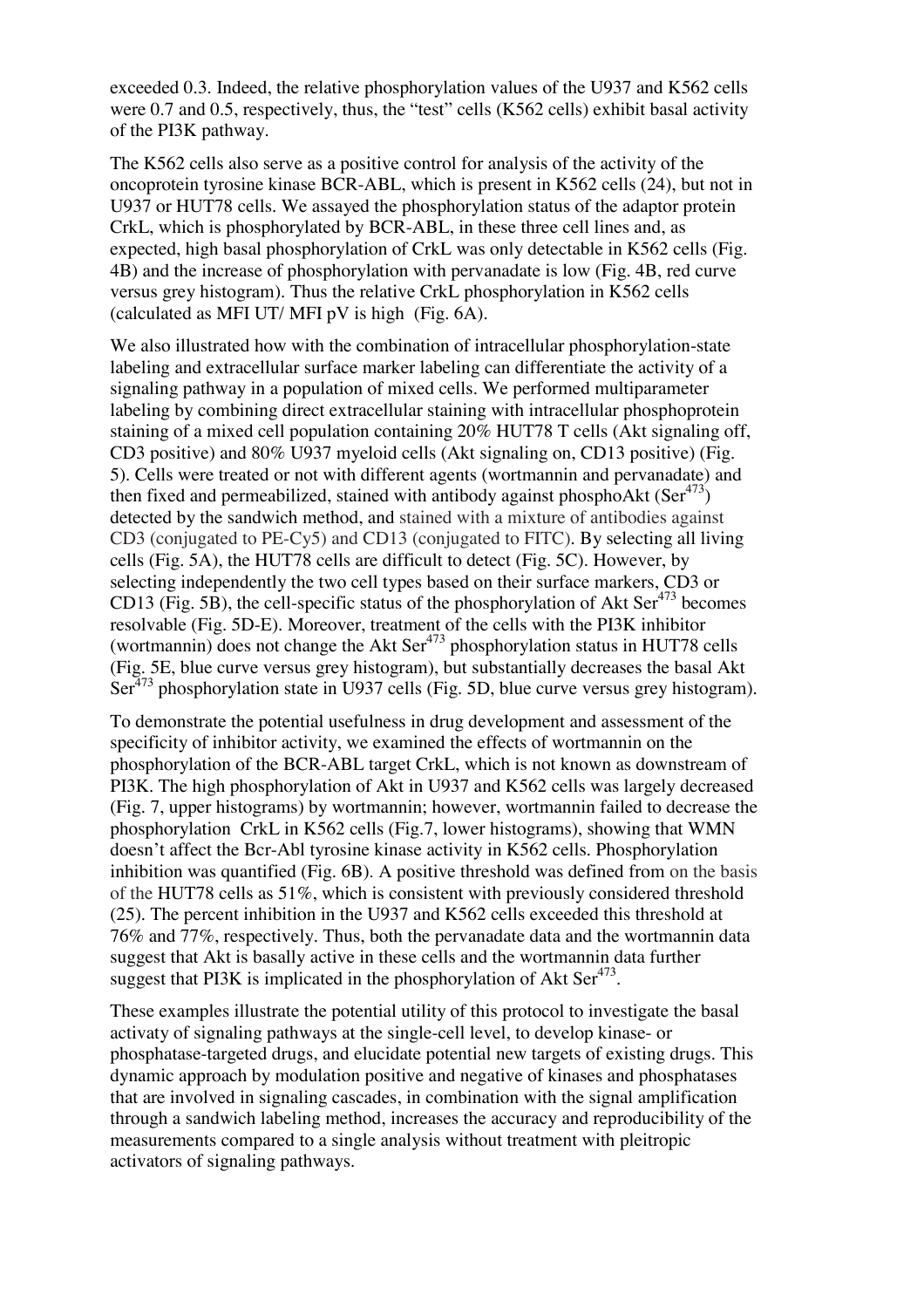**Fig. 1.** Example of how phosphorylation status can be assessed with pervanadate or specific kinase inhibitors by dynamic phosphoflow cytometry. (**A**) Example of how the basal activity of a kinase affects the change in a target protein's phosphorylation induced by pervanadate. (**B**) Example of how the basal activity of a kinase affects the change in a target protein's phosphorylation state in the presence of a specific kinase inhibitor.

**Fig. 2.** Diagram of the sandwich method for amplifying antibody labelling signals.

Fig. 3. Schematic representation of phosphoprotein staining in a 96-well plate.

Staining is performed in 96-well round bottom microtiter plates. These schemes are drawn for the analysis of one phosphoprotein **(A)** in a single intracellular labelling (targeting phosphoprotein) or **(B)** in a double intracellular and cell surface staining (targeting surface markers and phosphoprotein).

Plate A : position A-1 = untreated (UT) sample plus isotype control, position  $C-1 =$ UT sample plus phosphoprotein staining, position  $E-1 =$  inhibitor (pervanadate or wortmannin)-treated sample, plus phosphoprotein staining.

Plate B : position  $A-1 = UT$  sample plus isotype controls, position  $C-1 = UT$  sample plus phosphoprotein and cell surface markers staining, position E-1 = inhibitor-treated sample, plus phosphoprotein and cell surface markers staining. Several staining controls are added with UT sample for setting compensation: position  $B-3 = FITC$ only (first cell surface marker staining alone), position B-5 = PE-Cy5 only (second cell surface marker staining alone), position  $B - 7 = PE$ -only (phosphoprotein staining alone).

**Fig. 4** Example of dynamic phosphoflow cytometry to determine in the phosphorylation state of a single protein. The activity of PTEN (an inhibitor of the PI3K pathway) and Bcr-Abl (kinase that phosphorylates CrkL) in the various cell lines is indicated. The phosphorylation state of Akt (Ser<sup>473</sup>) and CrkL (Tyr<sup>207</sup>) was measured by phosphoflow analysis. **(A)** Intact cells were gated on scatter properties. **(B)** Each histogram shows the staining of untreated sample (UT) as the grey histogram and the sample treated with pervanadate  $(pV)$  as a red line histogram. MFI, mean fluorescence intensity. Relative phosphorylation was quantified as ratio MFI =  $R =$ MFI UT / MFI pV.

**Fig. 5.** Example of multiparameter analysis to determine phosphorylation state of Akt from a mixed cell population using cell surface marker labelling. The abundance of phosphorylated Akt at Ser<sup>473</sup> (pAkt)in response to pervanadate and wortmannin of a mixed culture of U937 and HUT78 cells (ratio 4:1) was assayed. pAkt was detected with the phosphorylation-state specific antibody and CD3 and CD13 monoclonal antibodies were used to label T cells (HUT78) and cells of myeloid lineages (U937), respectively. MFI, mean fluorescence intensity. **(A)** Intact cells were gated on scatter properties. **(B)** Cells were gated based on the presence of CD3 and CD13. **(C-E)** Each histogram shows the staining of untreated sample (UT) as the grey histogram, pervanadate-treated samples (pV) as a red line histogram, and wortmannin (WMN) treated samples as a blue line histogram. Relative phosphorylation R and phosphorylation inhibition I (%) values appear in the histograms. **(C)** Analysis of the mixed U937 and HUT78 cell response. **(D)** The U937-specific cell response. **(E)** The HUT78-specific cell response.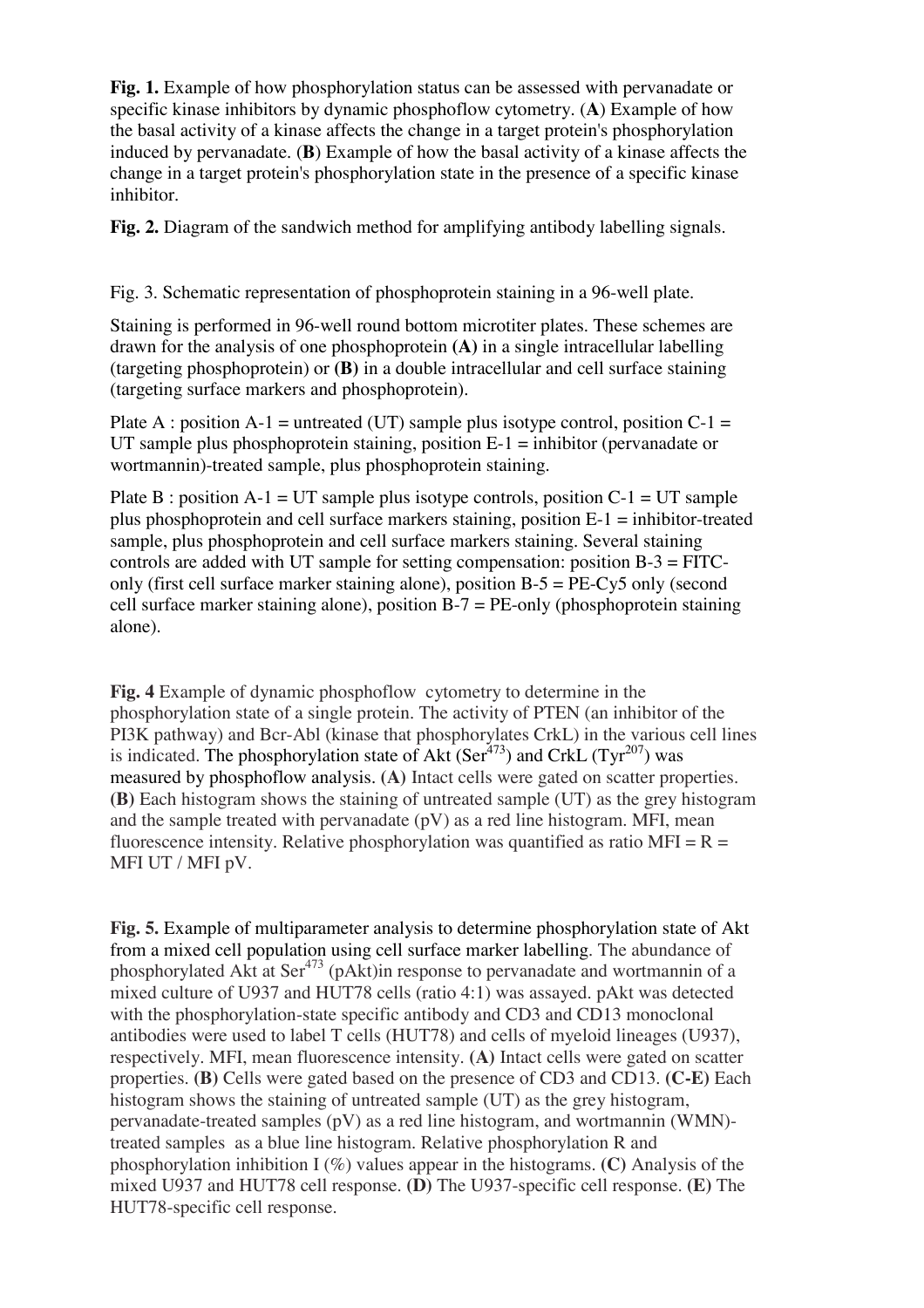**Fig. 6.** Quantitation of Akt and CrkL phosphorylation in response to pervanadate treatment (**A**) or wortmannin treatment (**B**) from independent experiments with single phosphoprotein labelling. In A, the relative phosphorylation R was quantified as ratio MFI = R = MFI untreated (UT) / MFI pervanadate pV  $[n = 25 \text{ HUT78}; n = 25 \text{ U937};$  $n = 2$  K562] are reported in the graph. Columns are the mean  $+$  SD of average R values. In B, phosphorylation inhibition was quantified as Inhibition (%) =  $I$  (%) = 1 – (MFI WMN / MFI UT). Quantitation of Akt and CrkL phosphorylation inhibition from independent experiments  $[n = 25 \text{ HUT78}; n = 25 \text{ U}937; n = 2 \text{ K}562]$  are reported in the graph. Columns are the mean  $+$  SD of average I (%) values.

**Fig. 7.** Example of dynamic phosphoflow cytometric analysis of cell lines treated with the cell signalling inhibitor wortmannin (WMN), a PI3K inhibitor. The known activity of PTEN and Bcr-Abl, as well as the predicted basal phosphorylation state of Akt and CrkL are indicated. Intact cells were gated on scatter properties (not shown) and each histogram shows the staining of untreated sample (UT) as the grey histogram, WMNtreated sample as a blue line histogram. MFI, mean fluorescence intensity. Phosphorylation inhibition was quantified as Inhibition  $(\%)=I(\%)=1 - (MFI WMN)$ : MFI UT).

#### **REFERENCES AND NOTES**

- 1. F. Delom, E. Chevet, Phosphoprotein analysis: from proteins to proteomes. *Proteome Sci* **4**, 15 (2006).
- 2. M. P. Myers, I. Pass, I. H. Batty, J. Van der Kaay, J. P. Stolarov, B. A. Hemmings, M. H. Wigler, C. P. Downes, N. K. Tonks, The lipid phosphatase activity of PTEN is critical for its tumor supressor function. *Proc Natl Acad Sci U S A* **95**, 13513-13518 (1998).
- 3. M. Cully, H. You, A. J. Levine, T. W. Mak, Beyond PTEN mutations: the PI3K pathway as an integrator of multiple inputs during tumorigenesis. *Nat Rev Cancer* **6**, 184-192 (2006).
- 4. R. W. Freeburn, K. L. Wright, S. J. Burgess, E. Astoul, D. A. Cantrell, S. G. Ward, Evidence that SHIP-1 contributes to phosphatidylinositol 3,4,5-trisphosphate metabolism in T lymphocytes and can regulate novel phosphoinositide 3-kinase effectors. *J Immunol* **169**, 5441-5450 (2002).
- 5. M. Pallis, C. Seedhouse, M. Grundy, N. Russell, Flow cytometric measurement of phosphorylated STAT5 in AML: lack of specific association with FLT3 internal tandem duplications. *Leuk Res* **27**, 803-805 (2003).
- 6. Y. P. Lim, Mining the tumor phosphoproteome for cancer markers. *Clin Cancer Res* **11**, 3163-3169 (2005).
- 7. G. Huyer, S. Liu, J. Kelly, J. Moffat, P. Payette, B. Kennedy, G. Tsaprailis, M. J. Gresser, C. Ramachandran, Mechanism of inhibition of protein-tyrosine phosphatases by vanadate and pervanadate. *J Biol Chem* **272**, 843-851 (1997).
- 8. M. P. Wymann, G. Bulgarelli-Leva, M. J. Zvelebil, L. Pirola, B. Vanhaesebroeck, M. D. Waterfield, G. Panayotou, Wortmannin inactivates phosphoinositide 3-kinase by covalent modification of Lys-802, a residue involved in the phosphate transfer reaction. *Mol Cell Biol* **16**, 1722-1733 (1996).
- 9. T. Harder, M. Kuhn, Immunoisolation of TCR signaling complexes from Jurkat T leukemic cells. *Sci STKE* **2001**, PL1 (2001).
- 10. S. Yoon, R. Seger, The extracellular signal-regulated kinase: multiple substrates regulate diverse cellular functions. *Growth Factors* **24**, 21-44 (2006).
- 11. P. O. Krutzik, J. M. Irish, G. P. Nolan, O. D. Perez, Analysis of protein phosphorylation and cellular signaling events by flow cytometry: techniques and clinical applications. *Clin Immunol* **110**, 206-221 (2004).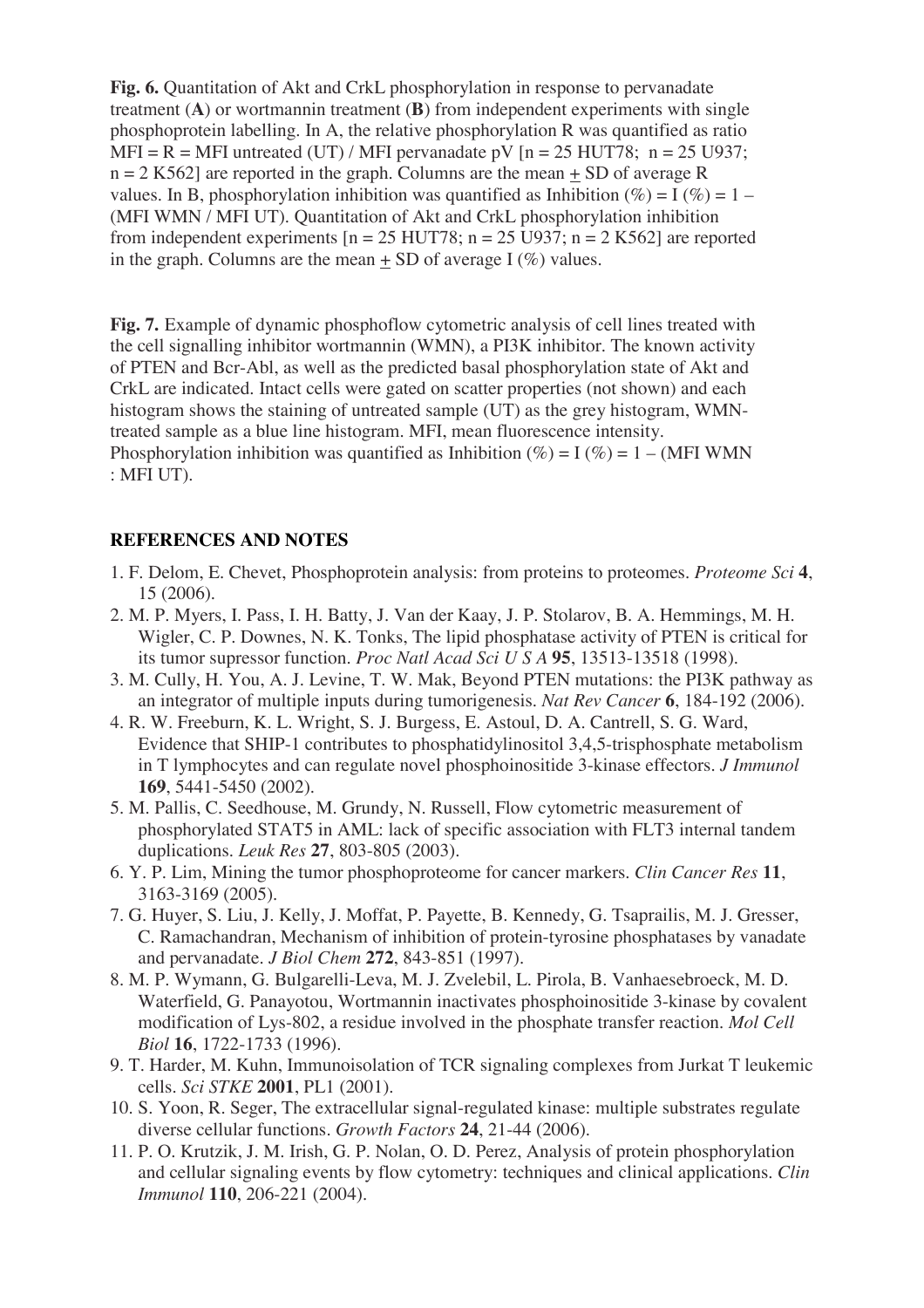- 12. A. Pandey, J. S. Andersen, M. Mann, Use of mass spectrometry to study signaling pathways. *Sci STKE* **2000**, PL1 (2000).
- 13. H. Steen, A. Pandey, J. S. Andersen, M. Mann, Analysis of tyrosine phosphorylation sites in signaling molecules by a phosphotyrosine-specific immonium ion scanning method. *Sci STKE* **2002**, PL16 (2002).
- 14. M. O. Collins, L. Yu, H. Husi, W. P. Blackstock, J. S. Choudhary, S. G. Grant, Robust enrichment of phosphorylated species in complex mixtures by sequential protein and peptide metal-affinity chromatography and analysis by tandem mass spectrometry. *Sci STKE* **2005**, pl6 (2005).
- 15. N. R. Gough, Detecting signaling in single cells. *Sci Signal* **1**, ec406 (2008).
- 16. R. Cheong, C. J. Wang, A. Levchenko, Using a microfluidic device for high-content analysis of cell signaling. *Sci Signal* **2**, pl2 (2009).
- 17. R. Varro, R. Chen, H. Sepulveda, J. Apgar, Bead-based multianalyte flow immunoassays: the cytometric bead array system. *Methods Mol Biol* **378**, 125-152 (2007).
- 18. P. O. Krutzik, J. M. Crane, M. R. Clutter, G. P. Nolan, High-content single-cell drug screening with phosphospecific flow cytometry. *Nat Chem Biol* **4**, 132-142 (2008).
- 19. P. R. Cutillas, A. Khwaja, M. Graupera, W. Pearce, S. Gharbi, M. Waterfield, B. Vanhaesebroeck, Ultrasensitive and absolute quantification of the phosphoinositide 3 kinase/Akt signal transduction pathway by mass spectrometry. *Proc Natl Acad Sci U S A* **103**, 8959-8964 (2006).
- 20. S. A. Johnson, T. Hunter, Kinomics: methods for deciphering the kinome. *Nat Methods* **2**, 17-25 (2005).
- 21. J. M. Irish, R. Hovland, P. O. Krutzik, O. D. Perez, O. Bruserud, B. T. Gjertsen, G. P. Nolan, Single cell profiling of potentiated phospho-protein networks in cancer cells. *Cell* **118**, 217-228 (2004).
- 22. P. L. Dahia, R. C. Aguiar, J. Alberta, J. B. Kum, S. Caron, H. Sill, D. J. Marsh, J. Ritz, A. Freedman, C. Stiles, C. Eng, PTEN is inversely correlated with the cell survival factor Akt/PKB and is inactivated via multiple mechanismsin haematological malignancies. *Hum Mol Genet* **8**, 185-193 (1999).
- 23. R. C. Hui, A. R. Gomes, D. Constantinidou, J. R. Costa, C. T. Karadedou, S. Fernandez de Mattos, M. P. Wymann, J. J. Brosens, A. Schulze, E. W. Lam, The forkhead transcription factor FOXO3a increases phosphoinositide-3 kinase/Akt activity in drugresistant leukemic cells through induction of PIK3CA expression. *Mol Cell Biol* **28**, 5886- 5898 (2008).
- 24. A. Hamilton, L. Elrick, S. Myssina, M. Copland, H. Jorgensen, J. V. Melo, T. Holyoake, BCR-ABL activity and its response to drugs can be determined in CD34+ CML stem cells by CrkL phosphorylation status using flow cytometry. *Leukemia* **20**, 1035-1039 (2006).
- 25. M. M. Hammer, N. Kotecha, J. M. Irish, G. P. Nolan, P. O. Krutzik, WebFlow: A Software Package for High-Throughput Analysis of Flow Cytometry Data. *Assay Drug Dev Technol* (2009).
- 26. This work was supported by grants from Institut National de la Santé et de la Recherche Médicale and the Institut National du Cancer (# PL-06026).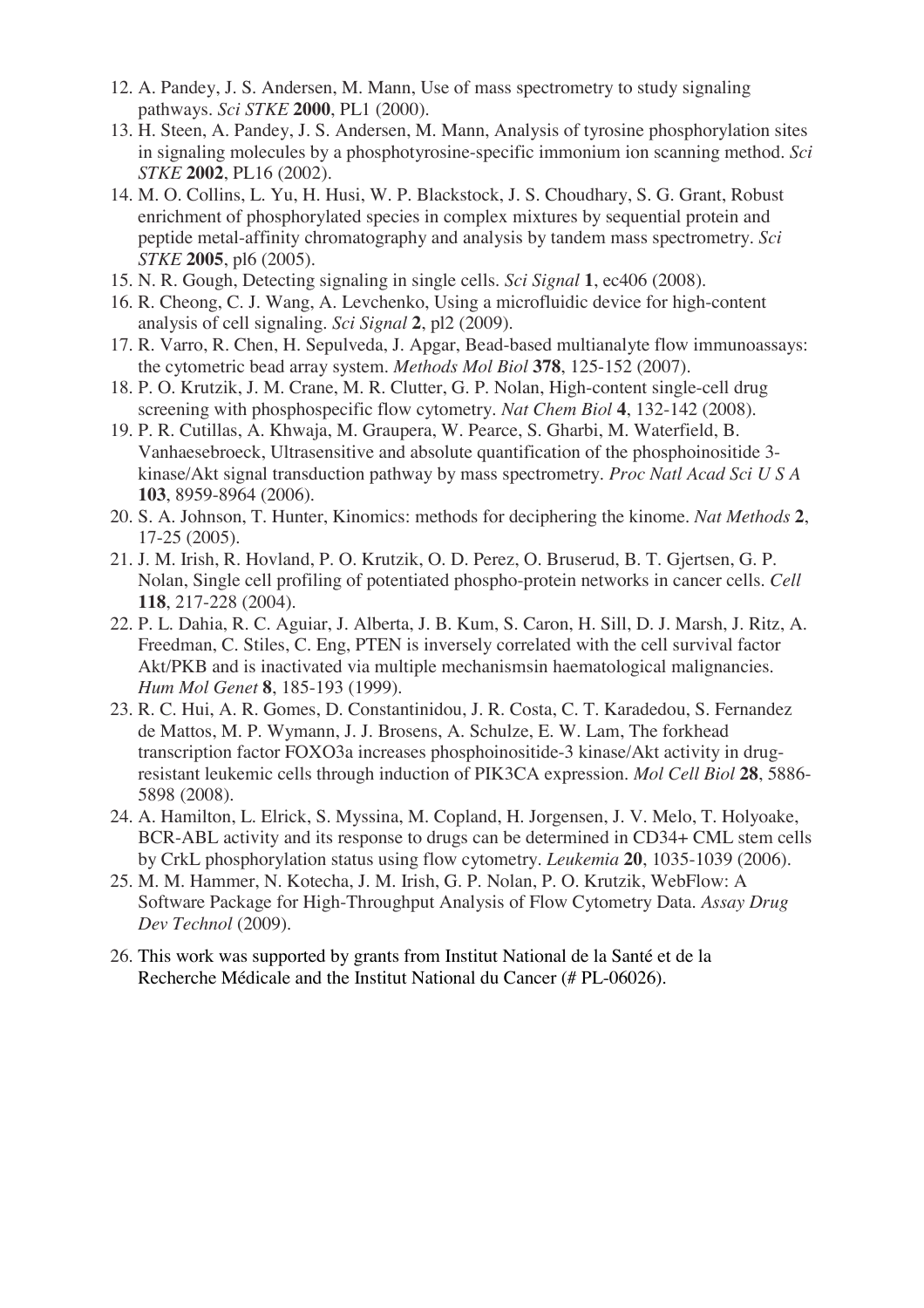

type experiments.

type experiments.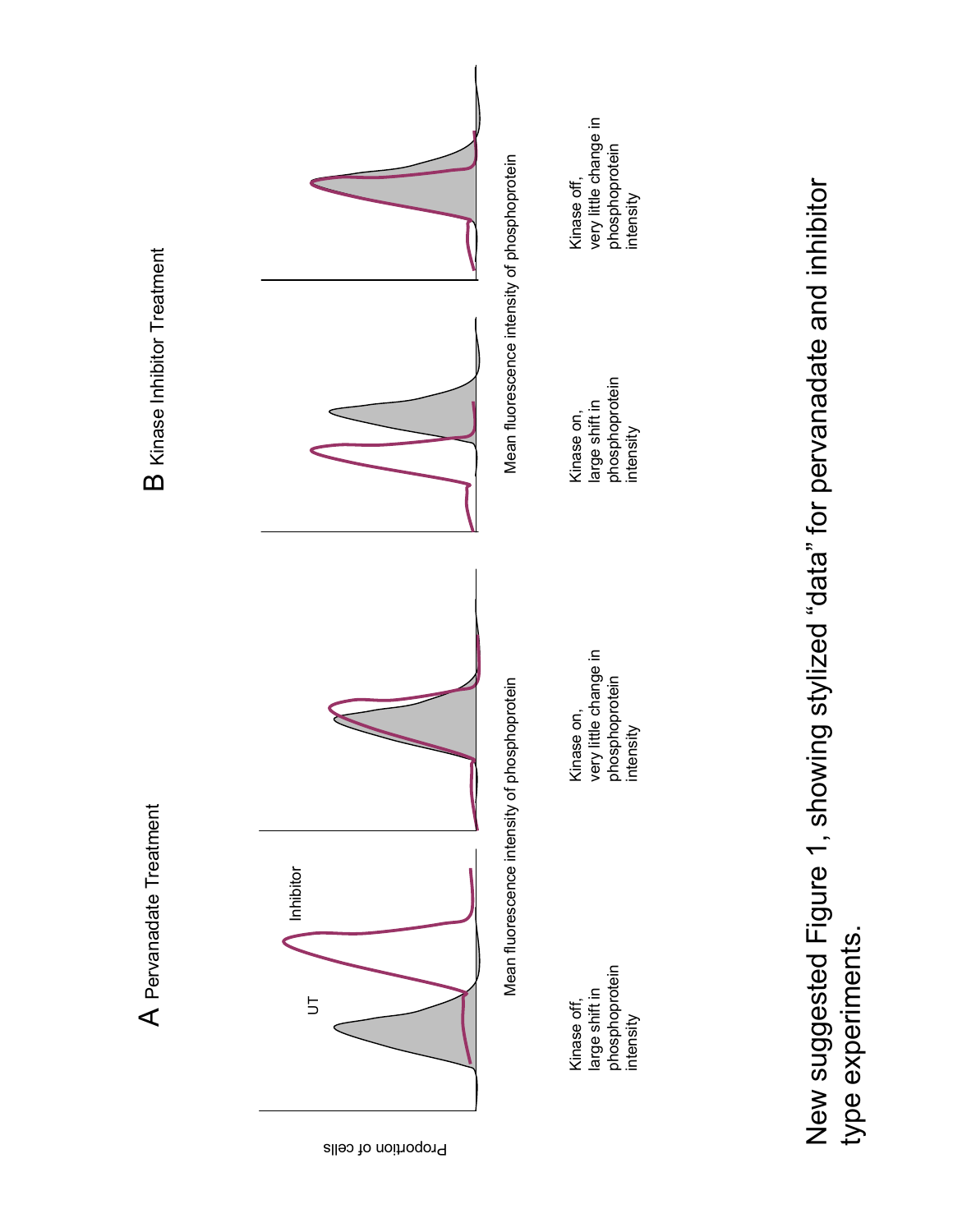Please revise if this is not correct. Please revise to indicate how this amplifies Please revise if this is not correct. Please revise to indicate how this amplifies the signal. Does the streptavidin have lots of PE molecules attached? the signal. Does the streptavidin have lots of PE molecules attached?New suggested figure 2 to illustrate the sandwich-labeling method. New suggested figure 2 to illustrate the sandwich-labeling method.

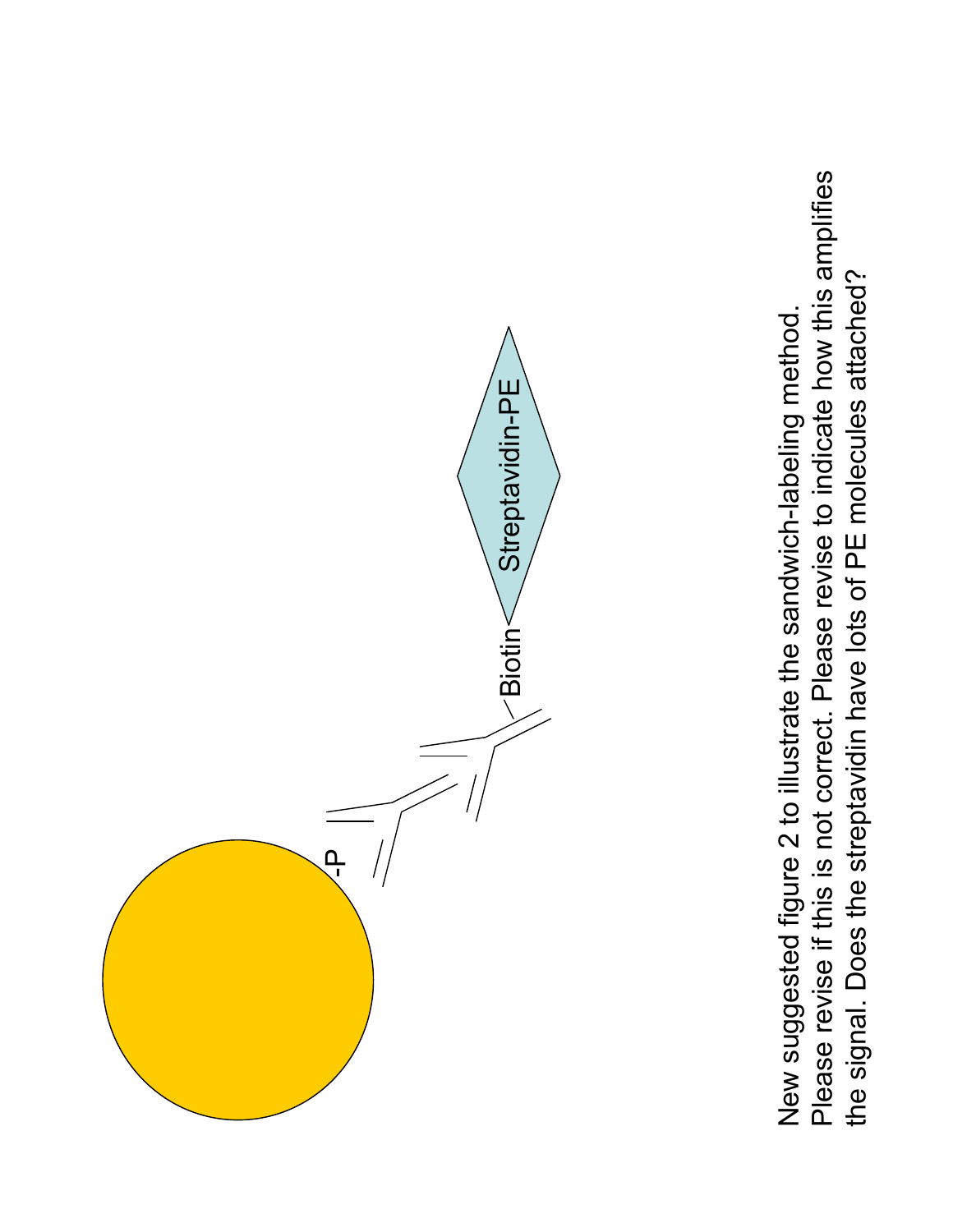

**B**

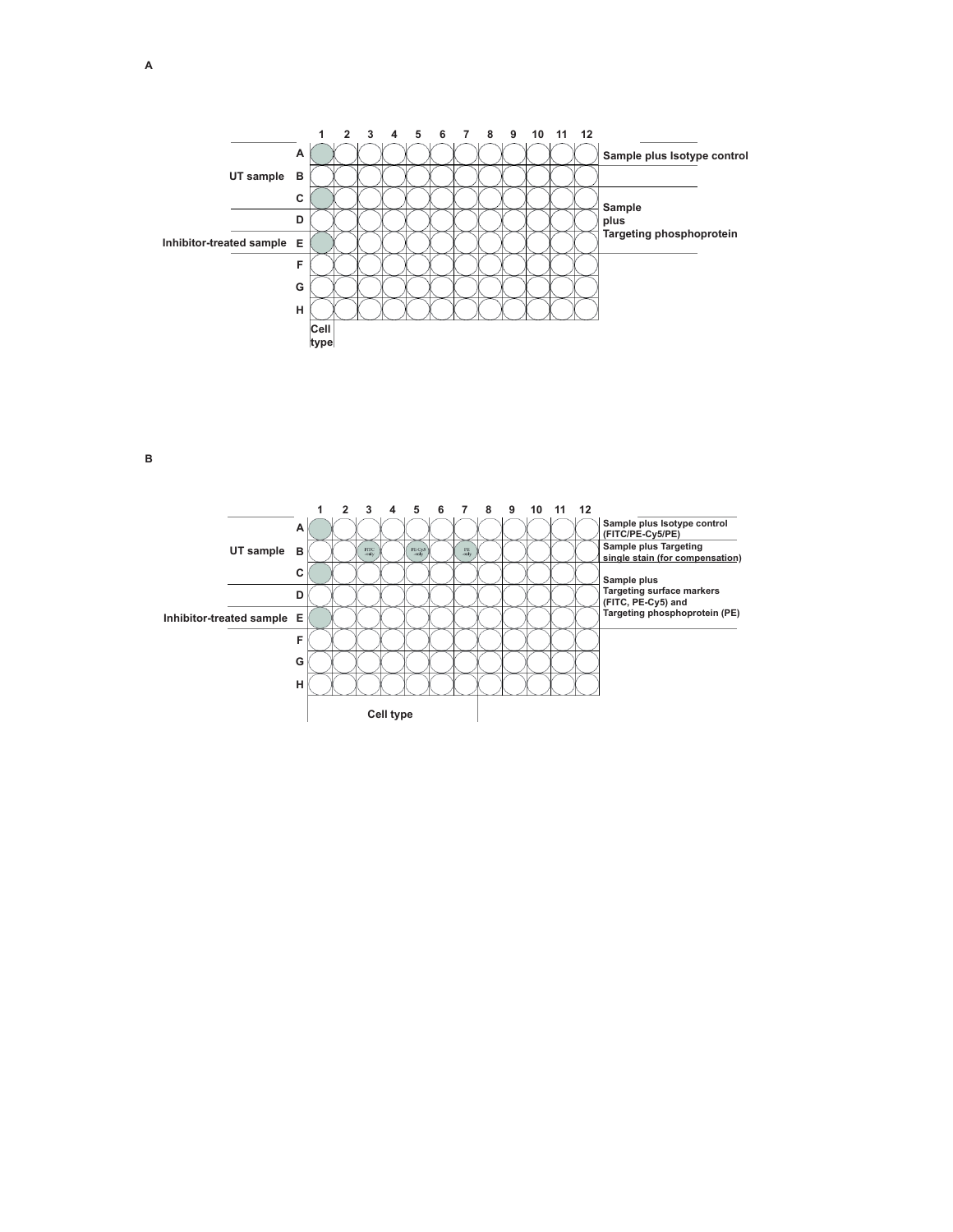**B**



**Streptavidin-PE**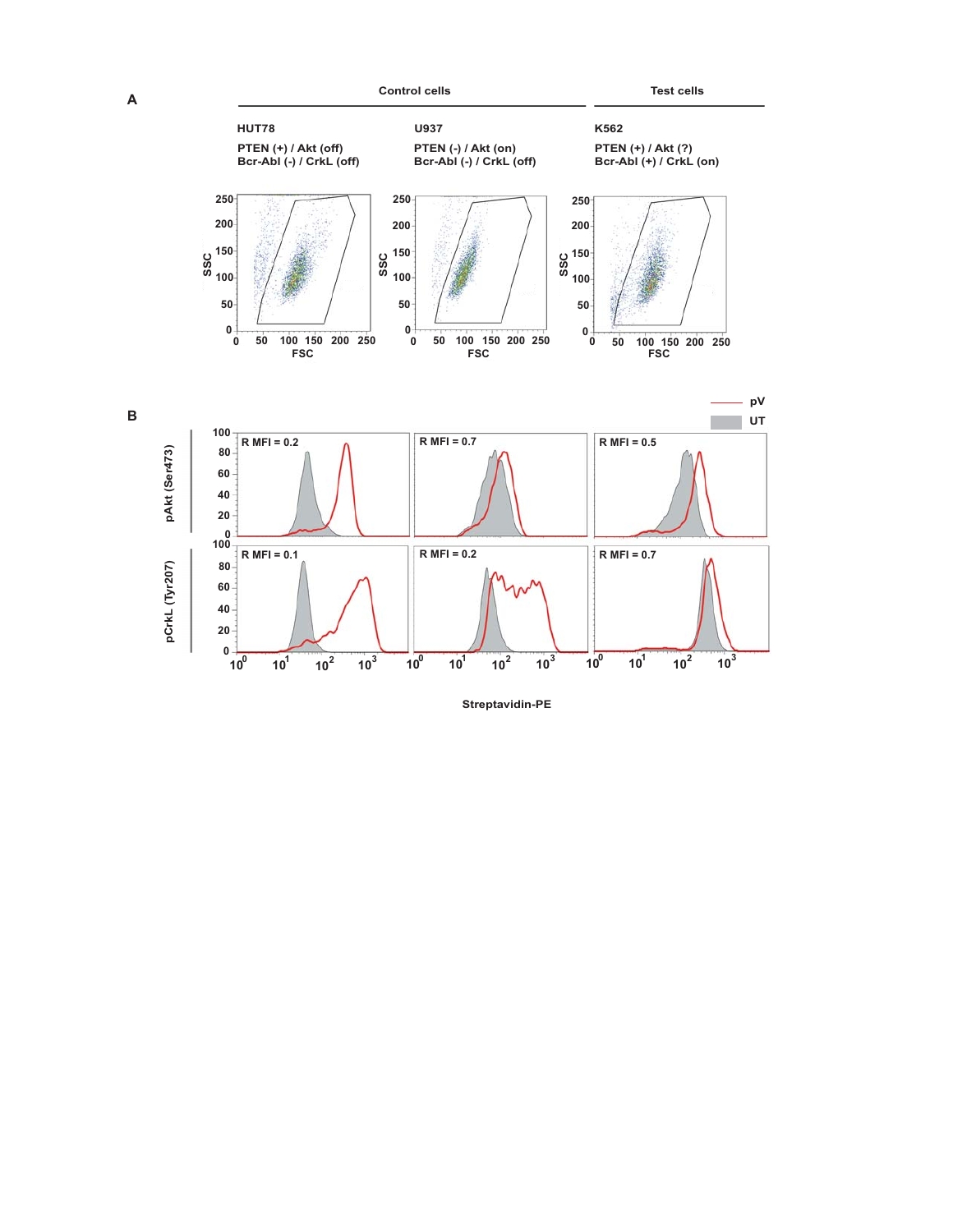



**100 101 <sup>10</sup><sup>2</sup> <sup>10</sup><sup>3</sup> 100 101 <sup>10</sup><sup>2</sup> <sup>10</sup><sup>3</sup> 100 101 <sup>10</sup><sup>2</sup> <sup>10</sup><sup>3</sup>**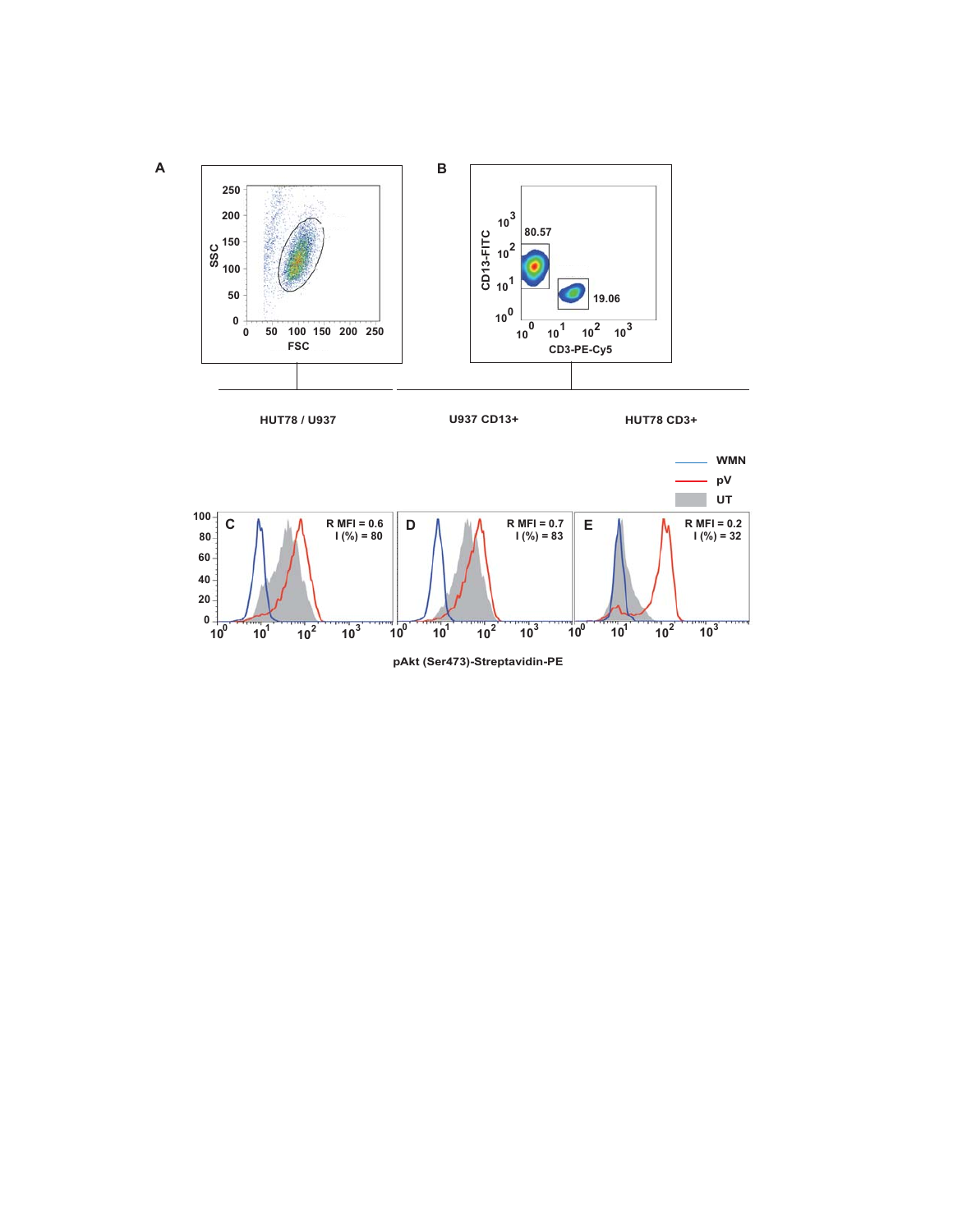



**B**